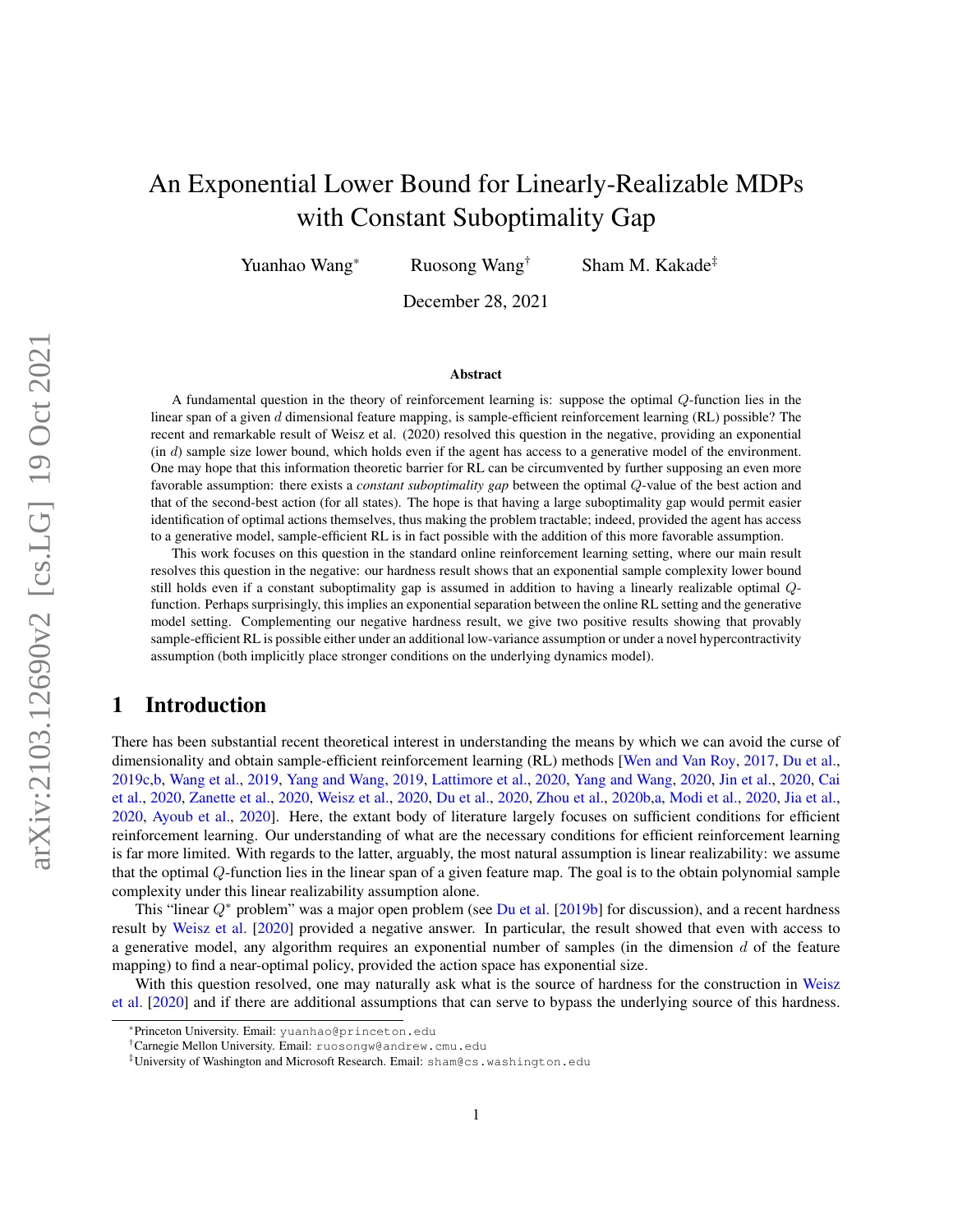| Minimum Gap? | <b>Generative Model</b>          | <b>Online RL</b>                          |
|--------------|----------------------------------|-------------------------------------------|
| No           | Exponential [Weisz et al., 2020] | Exponential [Weisz et al., 2020]          |
| Yes          | Polynomial [Du et al., 2019b]    | <b>Exponential (This work, Theorem 1)</b> |

Table 1: Known sample complexity results for RL with linear function approximation under realizability. "Exponential" refers to exponential lower bound (in the dimension or horizon), while "polynomial" refers to a polynomial upper bound.

Here, arguably, it is most natural to further examine the suboptimality gap in the problem, which is the gap between the optimal Q-value of the best action and that of the second-best action; the construction in [Weisz et al.](#page-13-5) [\[2020\]](#page-13-5) does in fact fundamentally rely on having an exponentially small gap. Instead, if we assume the gap is lower bounded by a constant for all states, we may hope that the problem is substantially easier since with a finite number of samples (appropriately obtained), we can identify the optimal policy itself (i.e. gap assumptions allows us to translate value-based accuracy to identification of the optimal policy itself). In fact, this intuition is correct in the following sense: with a generative model, it is not difficult to see that polynomial sample complexity is possible under the linear realizability assumption plus the suboptimality gap assumption, since the suboptimality gap assumption allows us to easily identify an optimal action for all states, thus making the problem tractable (see Section C in [Du et al.](#page-12-1) [\[2019b\]](#page-12-1) for a formal argument).

More generally, the suboptimality gap assumption is widely discussed in the bandit literature [\[Dani et al.,](#page-11-2) [2008,](#page-11-2) [Audibert and Bubeck,](#page-11-3) [2010,](#page-11-3) [Abbasi-Yadkori et al.,](#page-11-4) [2011\]](#page-11-4) and the reinforcement learning literature [\[Simchowitz and](#page-13-8) [Jamieson,](#page-13-8) [2019,](#page-13-8) [Yang et al.,](#page-13-9) [2020\]](#page-13-9) to obtain fine-grained sample complexity upper bounds. More specifically, under the realizability assumption and the suboptimality gap assumption, it has been shown that polynomial sample complexity is possible if the transition is nearly deterministic [\[Du et al.,](#page-12-4) [2020\]](#page-12-4) (also see [Wen and Van Roy](#page-13-0) [\[2017\]](#page-13-0)). However, it remains unclear whether the suboptimality gap assumption is sufficient to bypass the hardness result in [Weisz et al.](#page-13-5) [\[2020\]](#page-13-5), or the same exponential lower bound still holds even under the suboptimality gap assumption, when the transition could be stochastic and the generative model is unavailable. For the construction in [Weisz et al.](#page-13-5) [\[2020\]](#page-13-5), at the final stage, the gap between the value of the optimal action and its non-optimal counterparts will be exponentially small, and therefore the same construction does not imply an exponential sample complexity lower bound under the suboptimality gap assumption.

Our contributions. Following [Weisz et al.](#page-13-5) [\[2020\]](#page-13-5), in this paper, we prove a new hardness result for online RL with linear realizability. In particular, we show that in the online RL setting where a generative model is unavailable (and is therefore a weaker setting) with exponential-sized action space, the exponential sample complexity lower bound still holds even under the suboptimality gap assumption. Complementing our hardness result, we show that under the realizability assumption and the suboptimality gap assumption, our hardness result can be bypassed if one further assumes the low variance assumption in [Du et al.](#page-12-0)  $[2019c]$ <sup>[1](#page-1-0)</sup>, or a hypercontractivity assumption. Hypercontractive distributions include Gaussian distributions (with arbitrary covariance matrices), uniform distributions over hypercubes and strongly log-concave distributions [\[Kothari and Steinhardt,](#page-12-7) [2017\]](#page-12-7). This condition has been shown powerful for outlier-robust linear regression [\[Kothari and Steurer,](#page-12-8) [2017\]](#page-12-8), but has not yet been introduced for reinforcement learning with linear function approximation.

Our results have several interesting implications, which we discuss in detail in Section [6.](#page-10-0) Most notably, our results imply an *exponential* separation between the standard reinforcement learning setting and the generative model setting. Moreover, our construction enjoys greater simplicity, making it more suitable to be generalized for other RL problems or to be presented for pedagogical purposes.

Organization. This paper is organized as follows. In Section [2,](#page-2-0) we review related works in literature. In Section [3,](#page-2-1) we introduce necessary notations, definitions and assumptions. In Section [4,](#page-3-1) we present our hardness result. In Section [5,](#page-7-0) we present the upper bound. Finally we discuss implications of our results and open problems in Section [6.](#page-10-0)

<span id="page-1-0"></span><sup>&</sup>lt;sup>1</sup>We note that the sample complexity of the algorithm in [Du et al.](#page-12-0) [\[2019c\]](#page-12-0) has at least linear dependency on the number of actions, which is not sufficient for bypassing our hardness results which assumes an exponential-sized action space.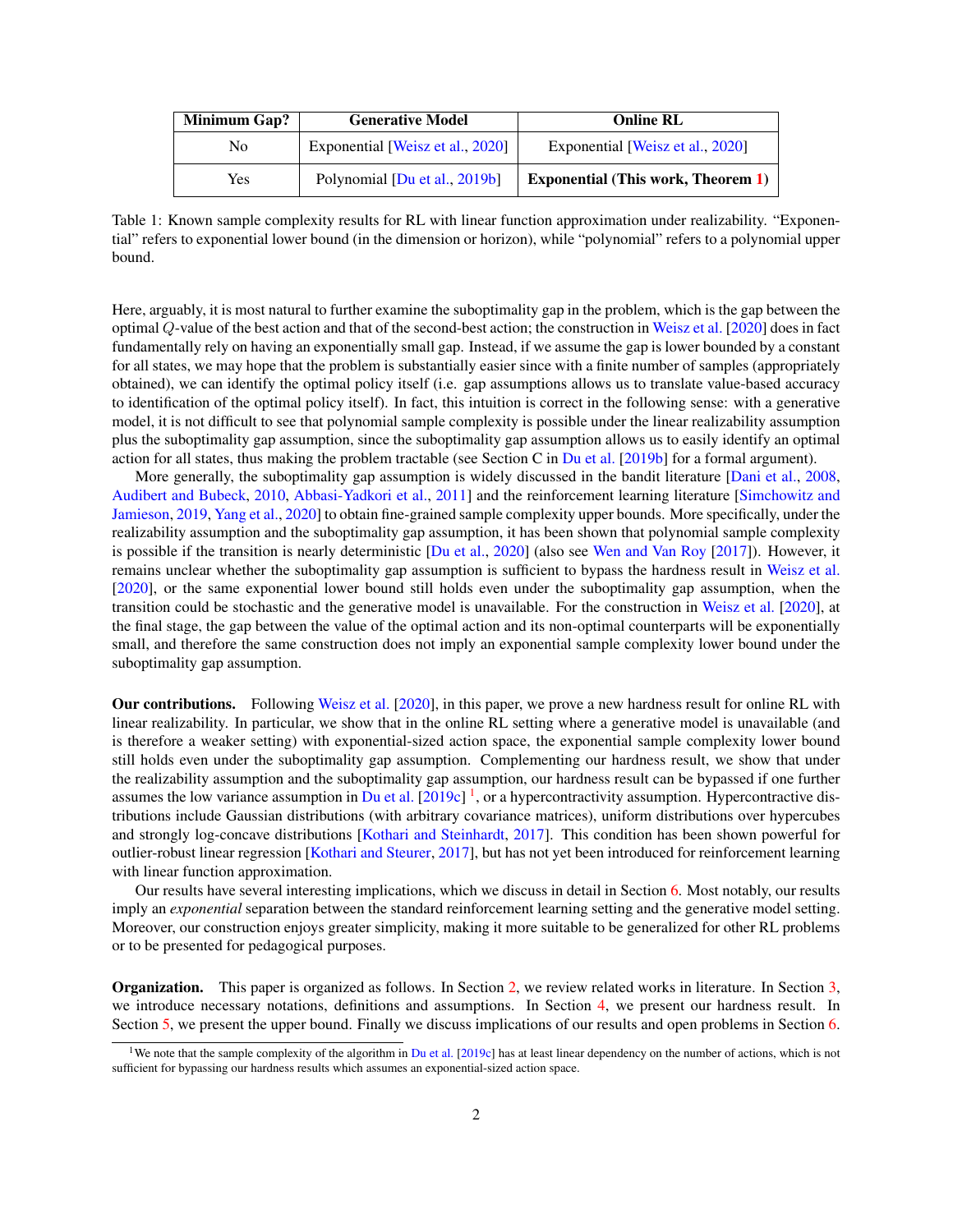## <span id="page-2-0"></span>2 Related work

Previous hardness results. Existing exponential lower bounds in RL [\[Krishnamurthy et al.,](#page-12-9) [2016,](#page-12-9) [Chen and Jiang,](#page-11-5) [2019\]](#page-11-5) usually construct unstructured MDPs with an exponentially large state space. [Du et al.](#page-12-1) [\[2019b\]](#page-12-1) proved that under the approximate version of the realizability assumption, i.e., the optimal  $Q$ -function lies in the linear span of a given feature mapping approximately, any algorithm requires an exponential number of samples to find a near-optimal policy. The main idea in [Du et al.](#page-12-1) [\[2019b\]](#page-12-1) is to use the Johnson-Lindenstrauss lemma [\[Johnson and Lindenstrauss,](#page-12-10) [1984\]](#page-12-10) to construct a large set of near-orthogonal feature vectors. Such idea is later generalized to other settings, including those in [Wang et al.](#page-13-10) [\[2020a\]](#page-13-10), [Kumar et al.](#page-12-11) [\[2020\]](#page-12-11), [Van Roy and Dong](#page-13-11) [\[2019\]](#page-13-11), [Lattimore et al.](#page-12-2) [\[2020\]](#page-12-2). Whether the exponential lower bound still holds under the exact version of the realizability assumption is left as an open problem in [Du et al.](#page-12-1) [\[2019b\]](#page-12-1).

The above open problem is recently solved by [Weisz et al.](#page-13-5) [\[2020\]](#page-13-5). They show that under the exact version of the realizability assumption, any algorithm requires an exponential number of samples to find a near-optimal policy as-suming an exponential-sized action space. The construction in [Weisz et al.](#page-13-5) [\[2020\]](#page-13-5) also uses the Johnson-Lindenstrauss lemma to construct a large set of near-orthogonal feature vectors, with additional subtleties to ensure exact realizability.

Very recently, under the exact realizability assumption, strong lower bounds are proved in the offline setting [\[Wang](#page-13-12) [et al.,](#page-13-12) [2020b,](#page-13-12) [Zanette,](#page-13-13) [2020\]](#page-13-13). These work focus on the offline RL setting, where a fixed data distribution with sufficient coverage is given and the agent cannot interact with the environment in an online manner. Instead, we focus on the online RL setting in this paper.

Existing upper bounds. For RL with linear function approximation, most existing upper bounds require representation conditions stronger than realizability. For example, the algorithms in [Yang and Wang](#page-13-2) [\[2019,](#page-13-2) [2020\]](#page-13-3), [Jin et al.](#page-12-3) [\[2020\]](#page-12-3), [Cai et al.](#page-11-0) [\[2020\]](#page-11-0), [Zhou et al.](#page-13-6) [\[2020b,](#page-13-6)[a\]](#page-13-7), [Modi et al.](#page-12-5) [\[2020\]](#page-12-5), [Jia et al.](#page-12-6) [\[2020\]](#page-12-6), [Ayoub et al.](#page-11-1) [\[2020\]](#page-11-1) assume that the transition model lies in the linear span of a given feature mapping, and the algorithms in [Wang et al.](#page-13-1) [\[2019\]](#page-13-1), [Lattimore](#page-12-2) [et al.](#page-12-2) [\[2020\]](#page-12-2), [Zanette et al.](#page-13-4) [\[2020\]](#page-13-4) assume completeness properties of the given feature mapping. In the remaining part of this section, we mostly focus on previous upper bounds that requires only realizability as the representation condition.

For deterministic systems, under the realizability assumption, [Wen and Van Roy](#page-13-0) [\[2017\]](#page-13-0) provide an algorithm that achieves polynomial sample complexity. Later, under the realizability assumption and the suboptimality gap assumption, polynomial sample complexity upper bounds are shown if the transition is deterministic [\[Du et al.,](#page-12-4) [2020\]](#page-12-4), a generative model is available [\[Du et al.,](#page-12-1) [2019b\]](#page-12-1), or a low-variance condition holds [\[Du et al.,](#page-12-0) [2019c\]](#page-12-0). Compared to the original algorithm in [Du et al.](#page-12-0) [\[2019c\]](#page-12-0), our modified algorithm in Section [5](#page-7-0) works under a similar low-variance condition. However, the sample complexity in [Du et al.](#page-12-0) [\[2019c\]](#page-12-0) has at least linear dependency on the number of actions, whereas our sample complexity in Section [5](#page-7-0) has no dependency on the size of the action space. Finally, [Shariff](#page-13-14) and Szepesvári [\[2020\]](#page-13-14) obtains a polynomial upper bound under the realizability assumption when the features for all state-action pairs are inside the convex hull of a polynomial-sized coreset and the generative model is available to the agent.

## <span id="page-2-1"></span>3 Preliminaries

Throughout a paper, we use [N] to denote the set  $\{1, 2, ..., N\}$ . For a set S, we use  $\Delta_S$  to denote the probability simplex.

#### 3.1 Markov decision process (MDP) and reinforcement learning

An MDP is specified by  $(S, \mathcal{A}, H, P, \{R_h\}_{h \in [H]})$ , where S is the state space, A is the action space with  $|\mathcal{A}| = A$ ,  $H \in \mathbb{Z}^+$  is the planning horizon,  $P : \mathcal{S} \times \mathcal{A} \to \Delta_{\mathcal{S}}$  is the transition function and  $R_h : \mathcal{S} \times \mathcal{A} \to \Delta_{\mathbb{R}}$  is the reward distribution. Throughout the paper, we occasionally abuse notation and use a scalar  $a$  to denote the single-point distribution at a.

A (stochastic) policy takes the form  $\pi = \{\pi_h\}_{h\in[H]}$ , where each  $\pi_h : S \to \Delta_A$  assigns a distribution over actions for each state. We assume that the initial state is drawn from a fixed distribution, i.e.  $s_1 \sim \mu$ . Starting from the initial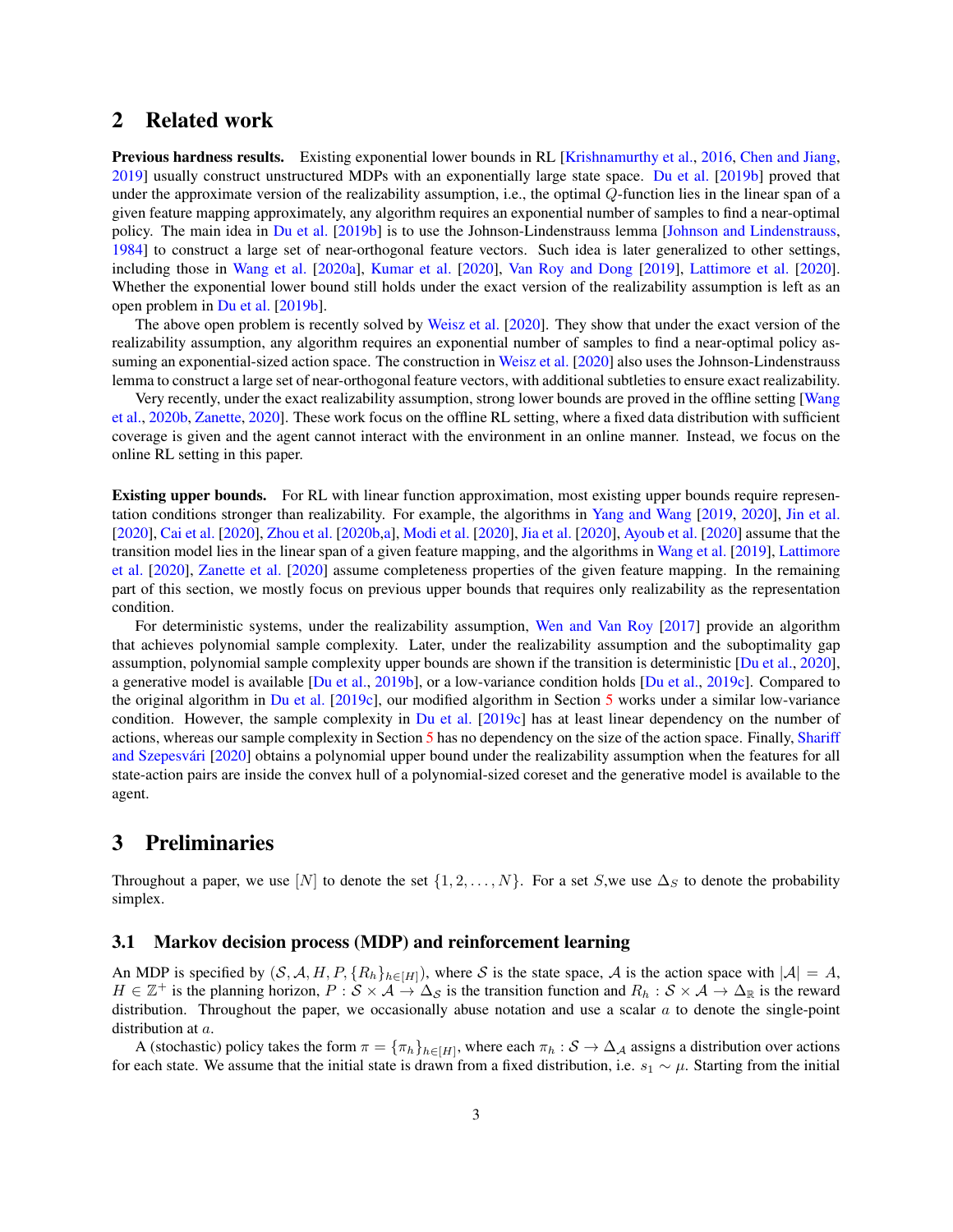state, a policy π induces a random trajectory  $s_1, a_1, r_1, \cdots, s_H, a_H, r_H$  via the process  $a_h \sim \pi_h(\cdot)$ ,  $r_h \sim R(\cdot|s_h, a_h)$ and  $s_{h+1} \sim P(\cdot | s_h, a_h)$ . For a policy  $\pi$ , denote the distribution of  $s_h$  in its induced trajectory by  $\mathcal{D}_h^{\pi}$ .

Given a policy  $\pi$ , the Q-function (action-value function) is defined as

$$
Q_h^{\pi}(s, a) := \mathbb{E}\left[\sum_{h'=h}^H r_{h'}|s_h = s, a_h = a, \pi\right],
$$

while  $V_h^{\pi}(s) := \mathbb{E}_{a \sim \pi_h(s)}[Q_h^{\pi}(s, a)]$ . We denote the optimal policy by  $\pi^*$ , and the associated optimal Q-function and value function by  $Q^*$  and  $V^*$  respectively. Note that  $Q^*$  and  $V^*$  can also be defined via the Bellman optimality equation<sup>[2](#page-3-2)</sup>:

$$
V_h^*(s) = \max_{a \in \mathcal{A}} Q_h^*(s, a),
$$
  
\n
$$
Q_h^*(s, a) = \mathbb{E}\left[R_h(s, a) + V_{h+1}^*(s_{h+1})|s_h = s, a_h = a\right].
$$

The online RL setting. In this paper, we aim to prove lower bound and upper bound in the online RL setting. In this setting, in each episode, the agent interacts with the unknown environment using a policy and observes rewards and the next states. We remark that the hardness result by [Weisz et al.](#page-13-5)  $[2020]$  operates in the setting where a generative model is available to the agent so that the agent can transit to any state. Also, it is known that with a generative model, under the linear realizability assumption plus the suboptimality gap assumption, one can find a near-optimal policy with polynomial number of samples (see Section C in [Du et al.](#page-12-1) [\[2019b\]](#page-12-1) for a formal argument).

## 3.2 Linear  $Q^*$  function approximation

When the state space is large or infinite, structures on the state space are necessary for efficient reinforcement learning. In this work we consider linear function approximation. Specifically, there exists a feature map  $\phi: S \times A \to \mathbb{R}^d$ , and we will use linear functions of  $\phi$  to represent Q-functions of the MDP. To ensure that such function approximation is viable, we assume that the optimal Q-function is realizable.

<span id="page-3-3"></span>**Assumption 1** (Realizability). For all  $h \in [H]$ , there exists  $\theta_h^* \in \mathbb{R}^d$  such that for all  $(s, a) \in S \times A$ ,  $Q_h^*(s, a) =$  $\phi(s,a)^\top \theta^*_h.$ 

This assumption is widely used in existing reinforcement learning and contextual bandit literature [\[Du et al.,](#page-12-0) [2019c,](#page-12-0) [Foster and Rakhlin,](#page-12-12) [2020\]](#page-12-12). However, even for linear function approximation, realizability alone is not sufficient for sample-efficient reinforcement learning [\[Weisz et al.,](#page-13-5) [2020\]](#page-13-5).

In this work, we also impose the regularity condition that  $\|\theta_h^*\|_2 = O(1)$  and  $\|\phi(s, a)\|_2 = O(1)$ , which can always be achieved via rescaling.

Another assumption that we will use is that the minimum suboptimality gap is lower bounded.

<span id="page-3-4"></span>Assumption 2 (Minimum Gap). For any state  $s \in S$ ,  $a \in A$ , the suboptimality gap is defined as  $\Delta_h(s, a) :=$  $V_h^*(s) - Q_h^*(s, a)$ . We assume that  $\min_{h \in [H], s \in S, a \in A} \{ \Delta_h(s, a) : \Delta_h(s, a) > 0 \} \ge \Delta_{\min}$ .

As mentioned in the introduction, this assumption is common in bandit and reinforcement learning literature.

### <span id="page-3-1"></span>4 Hard Instance with Constant Suboptimality Gap

We now present our main hardness result.

<span id="page-3-0"></span>**Theorem 1.** *There exist universal constants*  $c_0$ ,  $c_1 > 0$  *such that the following statement holds. Consider any online* RL algorithm  $A$  that takes the feature mapping  $\phi: S \times A \to \mathbb{R}^d$  as input. In the online RL setting, there exists an

<span id="page-3-2"></span><sup>&</sup>lt;sup>2</sup>We additionally define  $V_{H+1}(s) = 0$  for all  $s \in \mathcal{S}$ .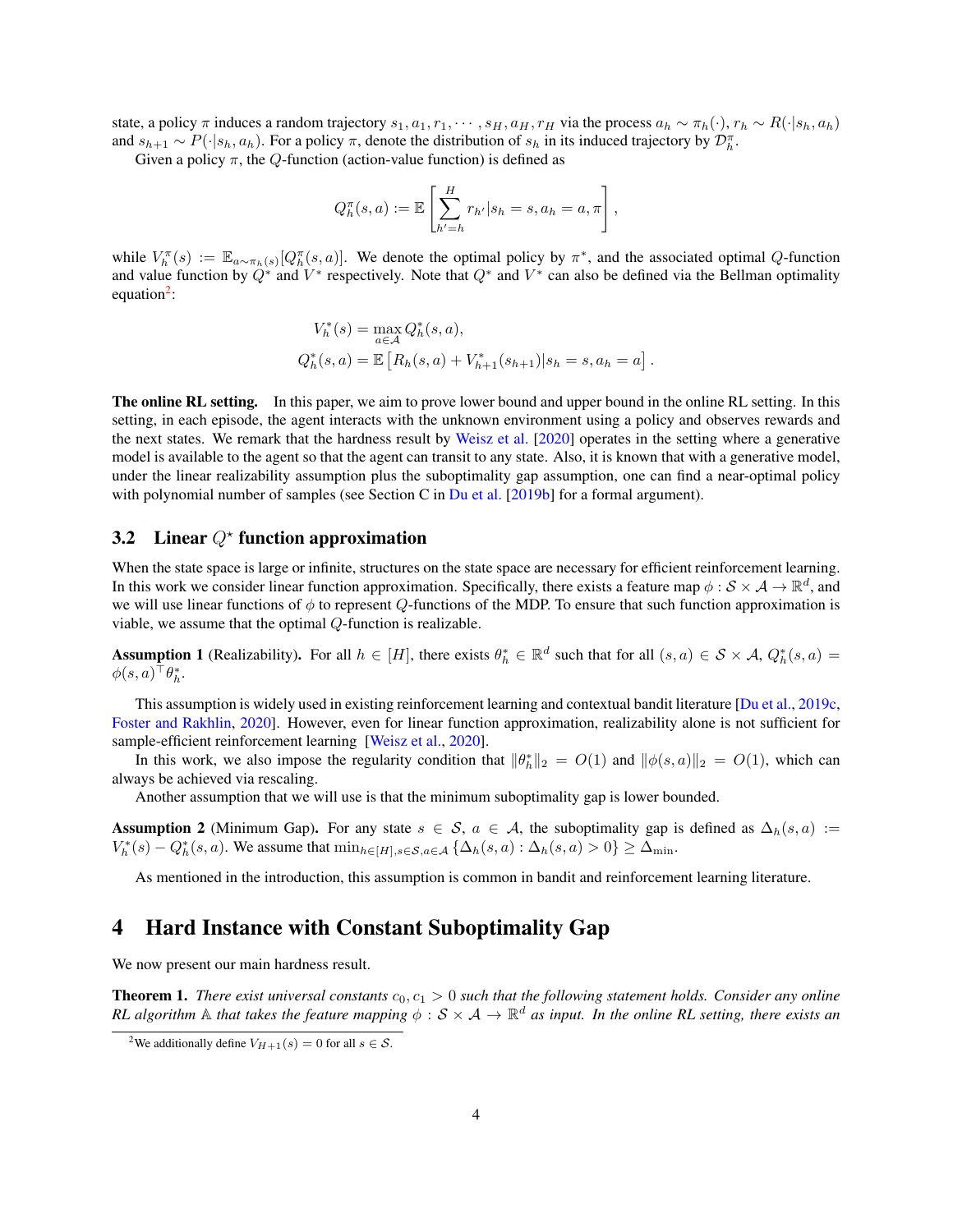<span id="page-4-0"></span>

Figure 1: The Leaking Complete Graph Construction. Illustration of a hard MDP. There are  $m + 1$  states in the MDP, where f is an absorbing terminal state. Starting from any non-terminal state  $\bar{a}$ , regardless of the action, there is at least  $\gamma = 1/6$  probability that the next state will be f.

*MDP* with a feature mapping  $\phi$  *satisfying Assumption [1](#page-3-3) and Assumption [2](#page-3-4) with*  $\Delta_{\min} \ge c_0$ *, such that* A *requires*  $2^{c_1 \cdot \min\{d,H\}}$  *samples to find a policy*  $\pi$  *with* 

$$
\mathbb{E}_{s_1 \sim \mu} V^{\pi}(s_1) \ge \mathbb{E}_{s_1 \sim \mu} V^*(s_1) - 0.05
$$

*with probability greater than* 0.1 *(or*  $\triangle$  *fails to return such a policy*  $\pi$  *with probability greater than* 0.1*)*.

The remainder of this section provides the construction of a hard family of MDPs where  $Q^*$  is linearly realizable and has constant suboptimality gap and where it takes exponential samples to learn a near-optimal policy. Each of these hard MDPs can roughly be seen as a "leaking complete graph" (see Fig. [1\)](#page-4-0). Information about the optimal policy can only be gained by: (1) taking the optimal action; (2) reaching a non-terminal state at level  $H$ . We will show that when there are exponentially many actions, either events happen with negligible probability unless exponentially many trajectories are played.

#### 4.1 Construction of the MDP family

In this subsection we describe the construction of the hard instance (the hard MDP family) in detail. Let  $m$  be an integer to be determined. The state space is  $\{\bar{1}, \dots, \bar{m}, f\}$ . The special state f is called the *terminal state*. The action space is simply  $[m]$ . Each MDP in this family is specified by an index  $a^* \in [m]$  and denoted by  $\mathcal{M}_{a^*}$ . In other words, there are  $m$  MDPs in this family.

In order to construct the MDP family, we first find a set of approximately orthogonal vectors by leveraging the Johnson-Lindenstrauss lemma [\[Johnson and Lindenstrauss,](#page-12-10) [1984\]](#page-12-10).

<span id="page-4-1"></span>**Lemma 1** (Johnson-Lindenstrauss). For any  $\gamma > 0$ , if  $m \leq \exp(\frac{1}{8}\gamma^2 d')$ , there exists m unit vectors  $\{v_1, \dots, v_m\}$  in  $\mathbb{R}^{d'}$  such that  $\forall i, j \in [m]$  such that  $i \neq j$ ,  $|\langle v_i, v_j \rangle| \leq \gamma$ .

We will set  $\gamma = \frac{1}{6}$  and  $m = \lfloor \exp(\frac{1}{8}\gamma^2 d) \rfloor$ . By Lemma [1,](#page-4-1) we can find such a set of d-dimensional unit vectors  $\{v_1, \dots, v_m\}$ . For the clarity of presentation, we will use  $v_i$  and  $v(i)$  interchangeably. The construction of  $\mathcal{M}_{a^*}$  is specified below. Note that in our construction, the features, the rewards and the transitions are defined for all  $\overline{a_1}$ ,  $a_2$ with  $a_1, a_2 \in [m]$  and  $a_1 \neq a_2$ . In particular, our construction is properly defined even when  $a_1 = a^*$ .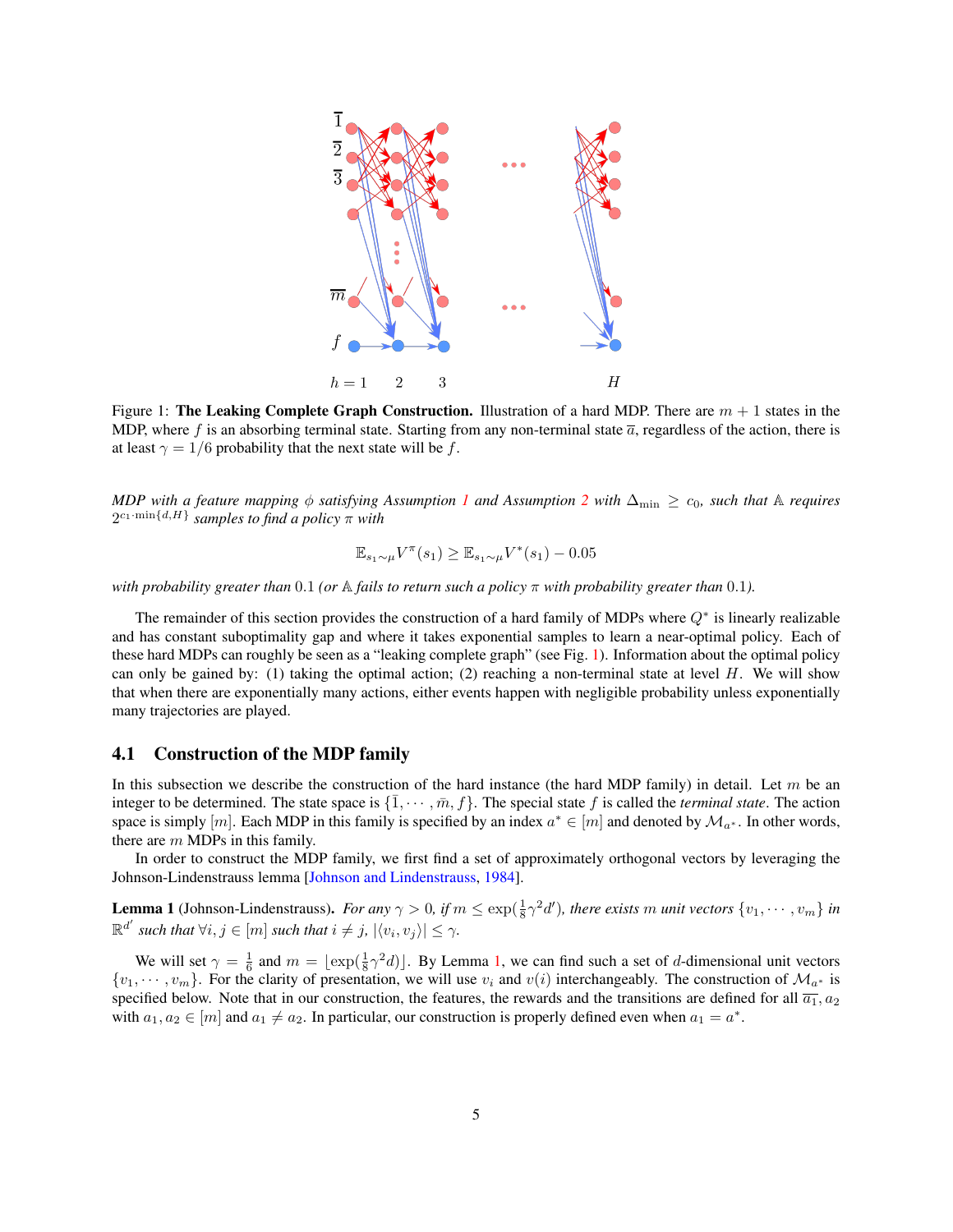**Features.** The feature map, which maps state-action pairs to  $d + 1$  dimensional vectors, is defined as follows.

$$
\phi(\overline{a_1}, a_2) := \left(0, \left(\left\langle v(a_1), v(a_2) \right\rangle + 2\gamma\right) \cdot v(a_2)\right), \qquad (\forall a_1, a_2 \in [m], a_1 \neq a_2)
$$
  

$$
\phi(\overline{a_1}, a_1) := \left(\frac{3}{4}\gamma, \mathbf{0}\right), \qquad (\forall a_1 \in [m])
$$

$$
\phi(\overline{a_1}, a_1) := \left(\frac{3}{4}\gamma, \mathbf{0}\right),
$$
  
\n
$$
\phi(f, 1) = (0, \mathbf{0}),
$$
  
\n
$$
\phi(f, 1) = (0, \mathbf{0}),
$$
\n
$$
\phi(f, 1) = (0, \mathbf{0}),
$$

$$
\phi(f, a) := (-1, \mathbf{0}).\tag{}\forall a \neq 1
$$

Here 0 is the zero vector in  $\mathbb{R}^d$ . Note that the feature map is independent of  $a^*$  and is shared across the MDP family.

**Rewards.** For  $1 \leq h < H$ , the rewards are defined as

$$
R_h(\overline{a_1}, a^*) := \langle v(a_1), v(a^*) \rangle + 2\gamma,
$$
\n
$$
(a_1 \neq a^*)
$$

$$
R_h(\overline{a_1}, a_2) := -2\gamma \left[ \left\langle v(a_1), v(a_2) \right\rangle + 2\gamma \right],
$$
\n
$$
(a_2 \neq a^*, a_2 \neq a_1)
$$

$$
R_h(\overline{a_1}, a_1) := \frac{3}{4}\gamma,
$$
\n
$$
R_h(\overline{a_1}, a_1) := \frac{3}{4}\gamma,
$$
\n
$$
( \forall a_1)
$$

$$
R_h(f, 1) := 0,R_h(f, a) := -1.
$$
 (a \ne 1)

For  $h = H$ ,  $r_H(s, a) := \langle \phi(s, a), (1, v(a^*)) \rangle$  for every state-action pair.

**Transitions.** The initial state distribution  $\mu$  is set as a uniform distribution over  $\{\bar{1}, \cdots, \bar{m}\}$ . The transition probabilities are set as follows.

$$
\Pr[f|\overline{a_1}, a^*] = 1,
$$
\n
$$
\Pr[f|\overline{a_1}, a_1] = 1,
$$
\n
$$
\Pr[\cdot|\overline{a_1}, a_2] = \begin{cases} \overline{a_2} : \langle v(a_1), v(a_2) \rangle + 2\gamma \\ f : 1 - \langle v(a_1), v(a_2) \rangle - 2\gamma \end{cases},
$$
\n
$$
(\overline{a_2} \neq a^*, a_2 \neq a_1)
$$
\n
$$
\Pr[f|f, \cdot] = 1.
$$
\n(4.14)

After taking action  $a_2$ , the next state is either  $\overline{a_2}$  or f. Thus this MDP looks roughly like a "leaking complete graph" (see Fig. [1\)](#page-4-0): starting from state  $\overline{a}$ , it is possible to visit any other state (except for  $\overline{a^*}$ ); however, there is always at least  $1 - 3\gamma$  probability of going to the terminal state f. The transition probabilities are indeed valid, because

$$
0 < \gamma \le \left\langle v(a_1), v(a_2) \right\rangle + 2\gamma \le 3\gamma < 1.
$$

We now verify that linear realizability, i.e. Assumption [1,](#page-3-3) is satisfied.

**Lemma 2** (Linear realizability). *In the MDP*  $M_{a^*}$ ,  $\forall h \in [H]$ , for any state-action pair  $(s, a)$ ,  $Q_h^*(s, a) = \langle \phi(s, a), \theta^* \rangle$  $with \theta^* = (1, v(a^*)).$ 

*Proof.* We first verify the statement for the terminal state  $f$ . Observe that at the terminal state  $f$ , the next state is always f and the reward is either 0 (if action 1 is chosen) or  $-1$  (if an action other than 1 is chosen). Hence, we have

$$
Q_h^*(f, a) = \begin{cases} 0 & a = 1 \\ -1 & a \neq 1 \end{cases}
$$

and

$$
V_h^*(f) = 0.
$$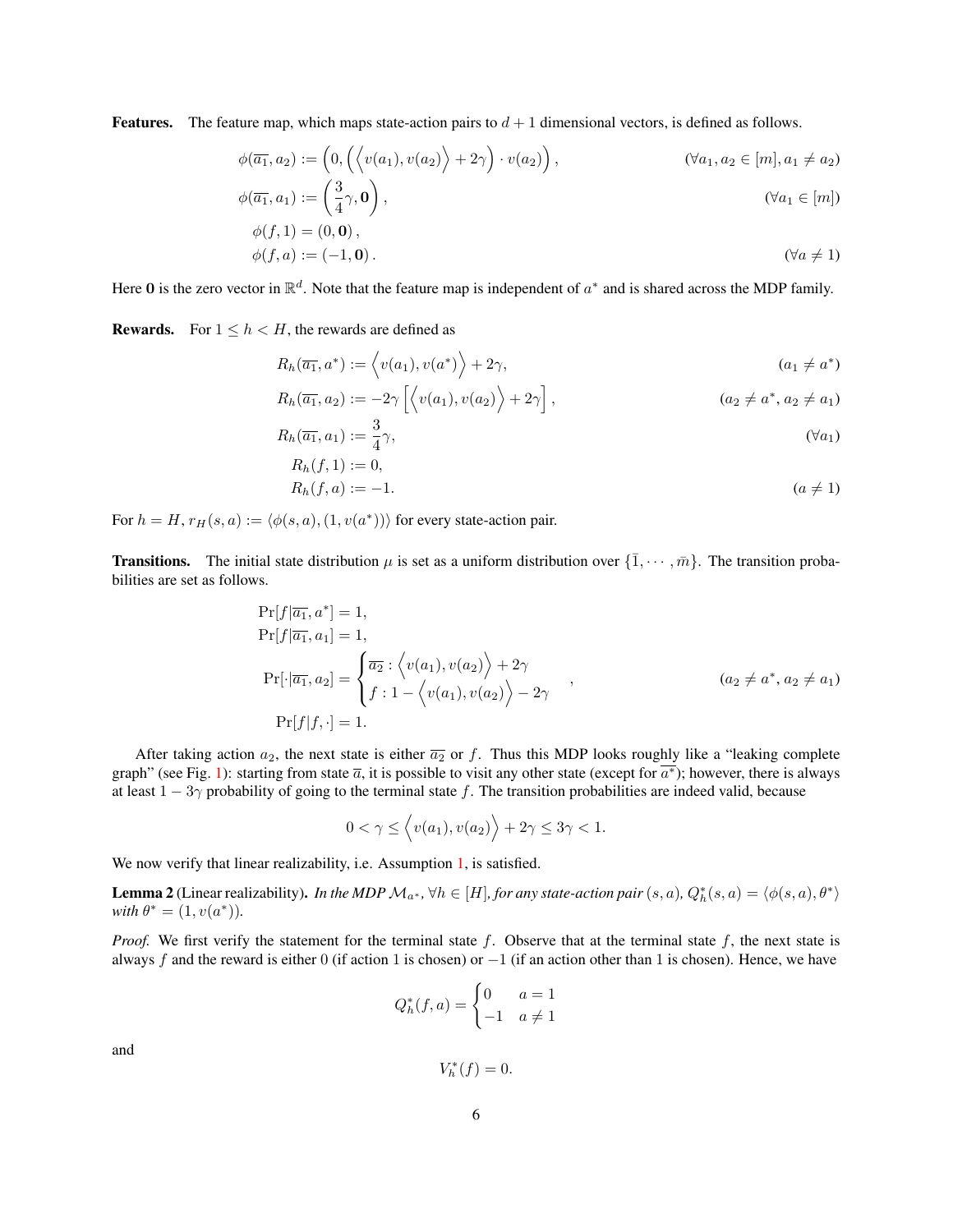This implies  $Q_h^*(f, \cdot) = \langle \phi(f, \cdot), (1, v(a^*)) \rangle$ .

We now verify realizability for other states via induction on  $h = H, H - 1, \dots, 1$ . The induction hypothesis is that for all  $a_1, a_2 \in [m]$ , we have

<span id="page-6-0"></span>
$$
Q_h^*(\overline{a_1}, a_2) = \begin{cases} (\langle v(a_1), v(a_2) \rangle + 2\gamma) \cdot \langle v(a_2), v(a^*) \rangle & a_1 \neq a_2 \\ \frac{3}{4}\gamma & a_1 = a_2 \end{cases}
$$
(1)

and

<span id="page-6-1"></span>
$$
V_h^*(\overline{a_1}) = \begin{cases} \langle v(a_1), v(a^*) \rangle + 2\gamma & a_1 \neq a^* \\ \frac{3}{4}\gamma & a_1 = a^* \end{cases} . \tag{2}
$$

Note that [\(1\)](#page-6-0) implies that realizability is satisfied. In the remaining part of the proof we verify Eq. [\(1\)](#page-6-0) and [\(2\)](#page-6-1).

When  $h = H$ , [\(1\)](#page-6-0) holds by the definition of rewards. Next, note that for all  $h \in [H]$ , [\(2\)](#page-6-1) follows from (1). This is because for all  $a_1 \neq a^*$ , for all  $a_2 \notin \{a_1, a^*\}.$ 

$$
Q_h^*(\overline{a_1}, a_2) = (\langle v(a_1), v(a_2) \rangle + 2\gamma) \cdot \langle v(a_2), v(a^*) \rangle \le 3\gamma^2,
$$

Moreover, for all  $a_1 \neq a^*$ ,

$$
Q_h^*(\overline{a_1}, a_1) = \frac{3}{4}\gamma < \gamma.
$$

Furthermore, for all  $a_1 \neq a^*$ ,

$$
Q_h^*(\overline{a_1}, a^*) = \langle v(a_1), v(a^*) \rangle + 2\gamma \ge \gamma > 3\gamma^2.
$$

In other words, [\(1\)](#page-6-0) implies that  $a^*$  is always the optimal action for all state  $\overline{a_1}$  with  $a_1 \neq a^*$ . Now, for state  $\overline{a^*}$ , for all  $a \neq a^*$ , we have

$$
Q_h^*(\overline{a^*}, a) = (\langle v(a^*), v(a) \rangle + 2\gamma) \cdot \langle v(a^*), v(a) \rangle \le 3\gamma^2 < \frac{3}{4}\gamma = Q_h^*(\overline{a^*}, a^*).
$$

Hence, [\(1\)](#page-6-0) implies that  $a^*$  is always the optimal action for all states  $\overline{a}$  with  $a \in [m]$ .

Thus, it remains to show that [\(1\)](#page-6-0) holds for h assuming [\(2\)](#page-6-1) holds for  $h + 1$ . Here we only consider the case that  $a_2 \neq a_1$  and  $a_2 \neq a^*$ , since otherwise  $Pr[f|\overline{a_1}, a_2] = 1$  and thus [\(1\)](#page-6-0) holds by the definition of the rewards and the fact that  $V_h^*(f) = 0$ . When  $a_2 \notin \{a_1, a^*\}$ , we have

$$
Q_h^*(\overline{a_1}, a_2) = R_h(\overline{a_1}, a_2) + \mathbb{E}_{s_{h+1}} \left[ V_{h+1}^*(s_{h+1}) \middle| \overline{a_1}, a_2 \right]
$$
  
\n
$$
= -2\gamma \left[ \left\langle v(a_1), v(a_2) \right\rangle + 2\gamma \right] + \Pr[s_{h+1} = \overline{a_2}] \cdot V_{h+1}^*(a_2) + \Pr[s_{h+1} = f] \cdot V_{h+1}^*(f)
$$
  
\n
$$
= -2\gamma \left[ \left\langle v(a_1), v(a_2) \right\rangle + 2\gamma \right] + \left[ \left\langle v(a_1), v(a_2) \right\rangle + 2\gamma \right] \cdot \left( \left\langle v(a_1), v(a^*) \right\rangle + 2\gamma \right)
$$
  
\n
$$
= \left( \left\langle v(a_1), v(a_2) \right\rangle + 2\gamma \right) \cdot \left\langle v(a_1), v(a^*) \right\rangle.
$$

This is exactly [\(1\)](#page-6-0) for h. Hence both (1) and [\(2\)](#page-6-1) hold for all  $h \in [H]$ .

We now verify that the minimum suboptimality gap  $\Delta_{\min}$  is lower bounded.

**Lemma 3** (Constant gap). *Assumption* [2](#page-3-4) *is satisfied with*  $\Delta_{\min} = \frac{1}{24}$ *.* 

*Proof.* From Eq. [\(1\)](#page-6-0) and [\(2\)](#page-6-1), it is easy to see that at state  $\overline{a_1} \neq \overline{a^*}$ , for  $a_2 \neq a^*$ , the suboptimality gap is

$$
\Delta_h(\overline{a_1}, a_2) := V_h^*(\overline{a_1}) - Q_h^*(\overline{a_1}, a_2) \ge \gamma - \max\left\{3\gamma^2, \frac{3}{4}\gamma\right\} = \frac{1}{24}.
$$

Moreover, at state  $\overline{a^*}$ , for  $a \neq a^*$ , the suboptimality gap is

$$
\Delta_h(\overline{a^*}, a) := V_h^*(\overline{a^*}) - Q_h^*(\overline{a^*}, a) \ge \frac{3}{4}\gamma - 3\gamma^2 = \frac{1}{24}
$$

.

Finally, for the terminal state f, the suboptimality gap is obviously 1. Therefore  $\Delta_{\min} \geq \frac{1}{24}$  for all MDPs under consideration.

 $\Box$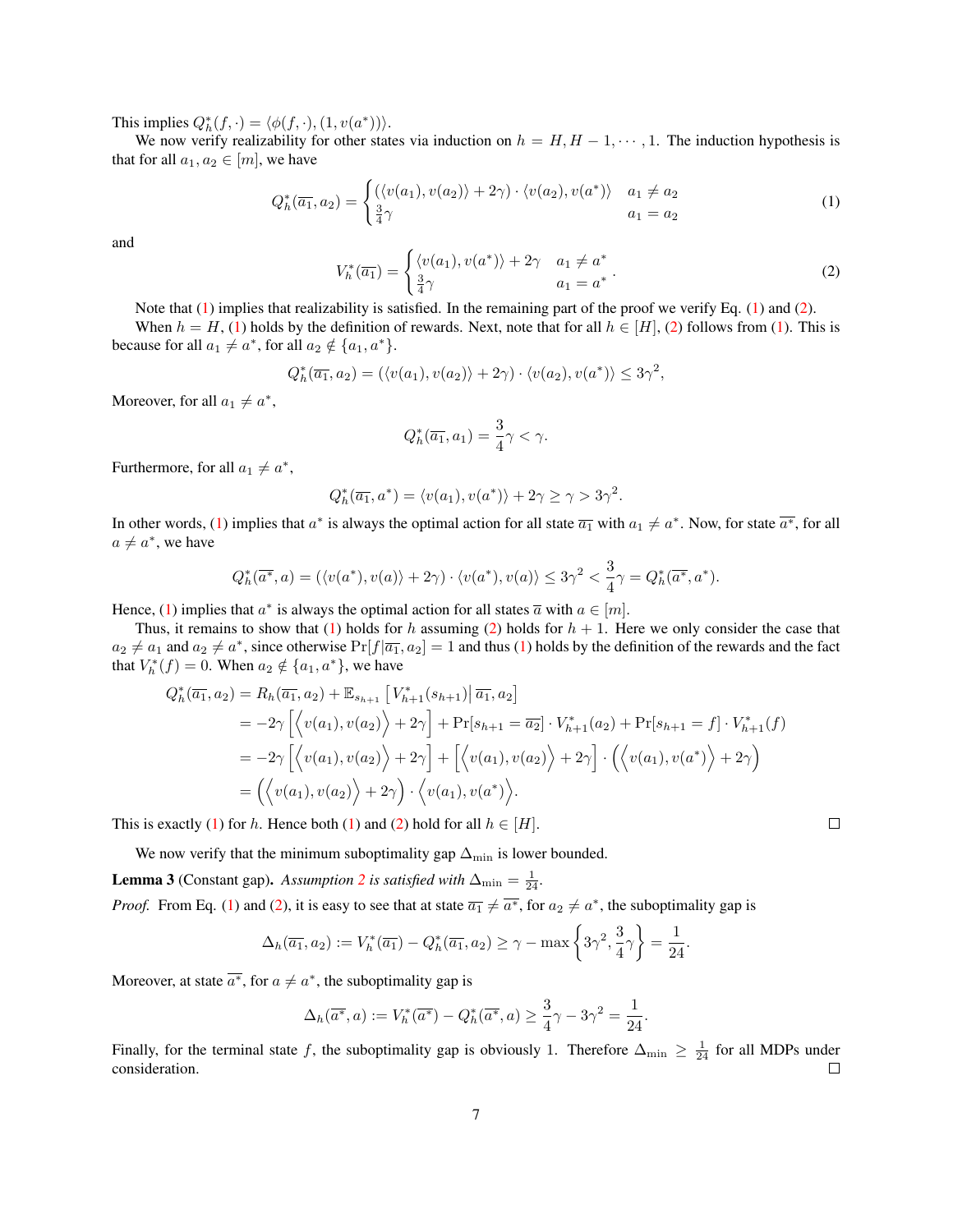#### 4.2 The information-theoretic argument

Now we are ready to state and prove our main technical lemma.

<span id="page-7-1"></span>**Lemma 4.** For any algorithm, there exists  $a^* \in [m]$  such that in order to output  $\pi$  with

$$
\mathbb{E}_{s_1 \sim \mu} V^{\pi}(s_1) \ge \mathbb{E}_{s_1 \sim \mu} V^*(s_1) - 0.05
$$

with probability at least  $0.1$  for  $\mathcal{M}_{a^*}$ , the number of samples required is  $2^{\Omega(\min\{d,H\})}$ .

We provide a proof sketch for the lower bound below. The full proof can be found in Appendix [B.](#page-14-0) Our main result, Theorem [1,](#page-3-0) is a direct consequence of Lemma [4.](#page-7-1)

**Proof sketch.** Observe that the feature map of  $\mathcal{M}_{a^*}$  does not depend on  $a^*$ , and that for  $h < H$  and  $a_2 \neq a^*$ , the reward  $R_h(\overline{a_1}, a_2)$  also contains no information about  $a^*$ . The transition probabilities are also independent of  $a^*$ , unless the action  $a^*$  is taken. Moreover, the reward at state f is always 0. Thus, to receive information about  $a^*$ , the agent either needs to take the action  $a^*$ , or be at a non-game-over state at the final time step  $(h = H)$ .

However, note that the probability of remaining at a non-terminal state at the next layer is at most

$$
\sup_{a_1 \neq a_2} \langle v(a_1), v(a_2) \rangle + 2\gamma \leq 3\gamma \leq \frac{3}{4}.
$$

Thus for any algorithm,  $Pr[s_H \neq f] \leq (\frac{3}{4})^H$ , which is exponentially small.

In other words, any algorithm that does not know  $a^*$  either needs to "be lucky" so that  $s_H = f$ , or needs to take  $a^*$ "by accident". Since the number of actions is  $m = 2^{\Theta(d)}$ , either event cannot happen with constant probability unless the number of episodes is exponential in  $\min\{d, H\}.$ 

In order to make this claim rigorous, we can construct a reference MDP  $\mathcal{M}_0$  as follows. The state space, action space, and features of  $\mathcal{M}_0$  are the same as those of  $\mathcal{M}_a$ . The transitions are defined as follows:

$$
\Pr[\cdot|\overline{a_1}, a_2] = \begin{cases} \overline{a_2} : \left\langle v(a_1), v(a_2) \right\rangle + 2\gamma \\ f : 1 - \left\langle v(a_1), v(a_2) \right\rangle - 2\gamma \end{cases}, \quad (\forall a_1, a_2 \text{ s.t. } a_1 \neq a_2)
$$
  
\n
$$
\Pr[f|f, \cdot] = 1.
$$

The rewards are defined as follows:

$$
R_h(\overline{a_1}, a_2) := -2\gamma \left[ \left\langle v(a_1), v(a_2) \right\rangle + 2\gamma \right], \qquad (\forall a_1, a_2 \text{ s.t. } a_1 \neq a_2)
$$
  

$$
R_h(f, \cdot) := 0.
$$

Note that  $\mathcal{M}_0$  is identical to  $\mathcal{M}_{a^*}$ , except when  $a^*$  is taken, or when an trajectory ends at a non-terminal state. Since the latter event happens with an exponentially small probability, we can show that for any algorithm the probability of taking  $a^*$  in  $\mathcal{M}_{a^*}$  is close to the probability of taking  $a^*$  in  $\mathcal{M}_0$ . Since  $\mathcal{M}_0$  is independent of  $a^*$ , unless an exponential number of samples are used, for any algorithm there exists  $a^* \in [m]$  such that the probability of taking  $a^*$  in  $\mathcal{M}_0$  is  $o(1)$ . It then follows that the probability of taking  $a^*$  in  $\mathcal{M}_{a^*}$  is  $o(1)$ . Since  $a^*$  is the optimal action for every state, such an algorithm cannot output a near-optimal policy for  $\mathcal{M}_{a^*}$ .

## <span id="page-7-0"></span>5 Upper Bound

Theorem [1](#page-3-3) suggests that Assumption 1 and Assumption [2](#page-3-4) are not sufficient for sample-efficient RL when the number of actions could be exponential, and that additional assumptions are needed to achieve polynomial sample complexity. One style of assumption is via assuming a global representation property on the features, such as completeness [\[Zanette](#page-13-4) [et al.,](#page-13-4) [2020\]](#page-13-4).

In this section, we consider two assumptions on additional structures on the transitions of the MDP rather than the feature representation that enable good rates for linear regression with sparse bias. The first condition is a variant of the low variance condition in [Du et al.](#page-12-0) [\[2019c\]](#page-12-0).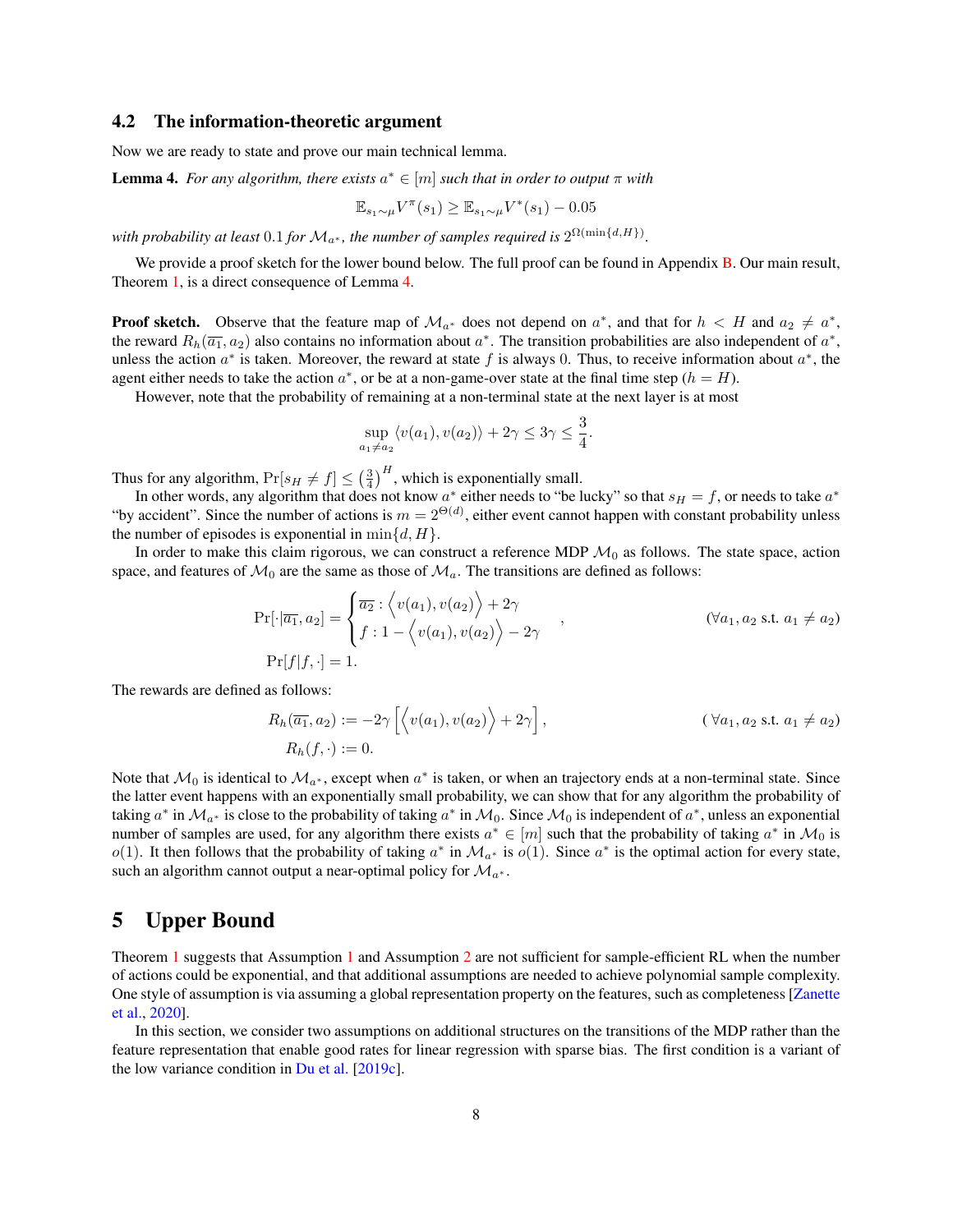<span id="page-8-0"></span>**Assumption 3** (Low variance condition). There exists a constant  $1 \leq C_{var} < \infty$  such that for any  $h \in [H]$  and any policy  $\pi$ ,

$$
\mathbb{E}_{s \sim \mathcal{D}_h^{\pi}} \left[ \left| V^{\pi}(s) - V^*(s) \right|^2 \right] \leq C_{\text{var}} \cdot \left( \mathbb{E}_{s \sim \mathcal{D}_h^{\pi}} \left[ \left| V^{\pi}(s) - V^*(s) \right| \right] \right)^2
$$

.

We also consider an alternative assumption where feature distribution is hypercontractive.

<span id="page-8-1"></span>**Assumption 4.** (Hypercontractivity of  $\phi$ ) There exists a constant  $1 \leq C_{\text{hyper}} < \infty$  such that for any  $h \in [H]$  and any policy  $\pi$ , the distribution of  $\phi(s, a)$  with  $(s, a) \sim \mathcal{D}_h^{\pi}$  is  $(C_{\text{hyper}}, 4)$ -hypercontractive. In other words,  $\forall \pi, \forall h \in [H]$ ,  $\forall v \in \mathbb{R}^d$ ,

$$
\mathbb{E}_{(s,a)\sim\mathcal{D}_h^{\pi}}\left[ (\phi(s,a)^{\top}v)^4\right] \leq C_{\text{hyper}} \cdot \left( \mathbb{E}_{(s,a)\sim\mathcal{D}_h^{\pi}}[(\phi(s,a)^{\top}v)^2]\right)^2.
$$

Intuitively, hypercontractivity characterizes the anti-concentration of a distribution. A broad class of distributions are hypercontractive with  $C_{\text{hyper}} = O(1)$ , including Gaussian distributions (of arbitrary covariance matrices), uniform distributions over the hypercube and sphere, and strongly log-concave distributions [\[Kothari and Steurer,](#page-12-8) [2017\]](#page-12-8). Hypercontractivity has been previously used for outlier-robust linear regression [\[Klivans et al.,](#page-12-13) [2018,](#page-12-13) [Bakshi and Prasad,](#page-11-6) [2020\]](#page-11-6) and moment-estimation [\[Kothari and Steurer,](#page-12-8) [2017\]](#page-12-8).

We show that under Assumptions [1,](#page-3-3) [2,](#page-3-4) [3](#page-8-0) or 1, 2, [4,](#page-8-1) a modified version of the Difference Maximization Q-learning (DMQ) algorithm [\[Du et al.,](#page-12-0) [2019c\]](#page-12-0) is able to learn a near-optimal policy using polynomial number of trajectories with no dependency on the number of actions.

#### 5.1 Optimal experiment design

Given a set of d-dimensional vectors, (optimal) experiment design aims at finding a distribution  $\rho$  over the vectors such that when sampling from this distribution, linear regression performs optimally based on some criteria. In this paper, we will use the G-optimality criterion, which minimizes the maximum prediction variance over the set. The following lemma on G-optimal design is a direct corollary of the Kiefer-Wolfowitz theorem [\[Kiefer and Wolfowitz,](#page-12-14) [1960\]](#page-12-14).

<span id="page-8-3"></span>**Lemma 5** (Existence of G-optimal design). For any set  $X \subseteq \mathbb{R}^d$ , there exists a distribution  $K_X$  supported on X, *known as the G-optimal design, such that*

$$
\max_{x \in X} x^{\top} \left( \mathbb{E}_{z \sim \mathcal{K}_X} z z^{\top} \right)^{-1} x \leq d.
$$

Efficient algorithms for finding such a distribution can be found in [Todd](#page-13-15) [\[2016\]](#page-13-15).

In the context of reinforcement learning, the set  $X$  corresponds to the set of all features, which is inaccessible. Instead, one can only observe one state s at a time, and choose  $a \in A$  based on the features  $\{\phi(s, a)\}_{a \in A}$ . Such a problem is closer to the distributional optimal design problem described by [Ruan et al.](#page-12-15) [\[2020\]](#page-12-15). For our purpose, the following simple approach suffices: given a state s, perform exploration by sampling from the G-optimal design on  $\{\phi(s, a)\}_{a \in \mathcal{A}}$ . The performance of this exploration strategy is guaranteed by the following lemma, which will be used in the analysis in Section [5.](#page-7-0)

<span id="page-8-2"></span>**Lemma 6** (Lemma 4 in [Ruan et al.](#page-12-15) [\[2020\]](#page-12-15)). *For any state* s, denote the G-optimal design with its features by  $\rho_s(\cdot) \in$  $\Delta_A$ , and the corresponding covariance matrix by  $\Sigma_s:=\sum_a\rho_s(a)\phi(s,a)\phi(s,a)^\top$ . Given a distribution  $\nu$  over states. *Denote the average covariance matrix by*  $\Sigma := \mathbb{E}_{s \sim \nu} \Sigma_s$ *. Then* 

$$
\mathbb{E}_{s \sim \nu} \left[ \max_{a \in \mathcal{A}} \phi(s, a)^\top \Sigma^{-1} \phi(s, a) \right] \le d^2.
$$

We provide a proof in the appendix for completeness.

Note that the performance of this strategy is only worse by a factor of  $d$  (compared to the case where one can query all features), and has no dependency on the number of actions.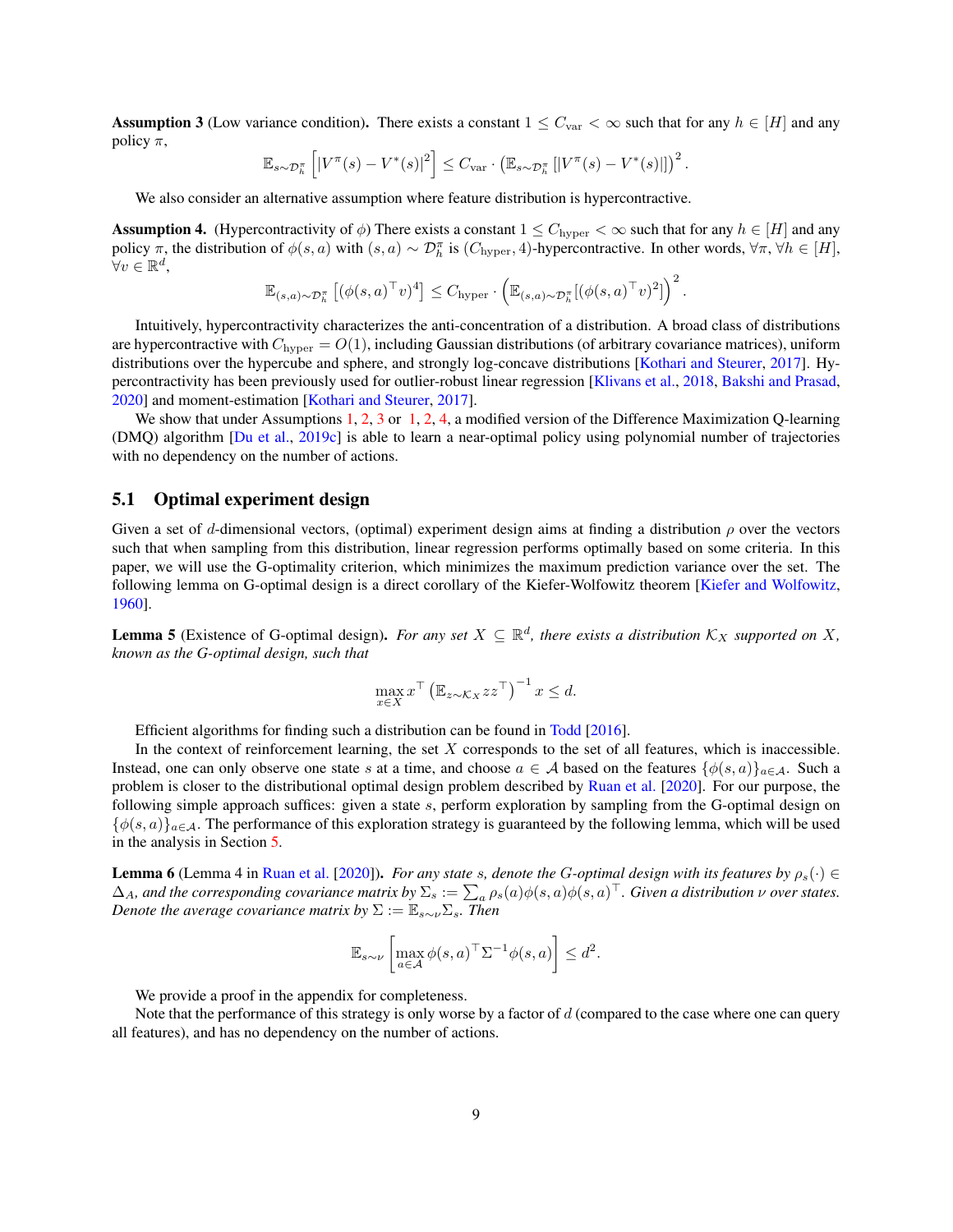#### 5.2 The modified DMQ algorithm

**Overview.** During the execution of the Difference Maximization Q-learning (DMQ) algorithm, for each level  $h \in$ [H], we maintain three variables: the estimated linear coefficients  $\theta_h \in \mathbb{R}^d$ , a set of exploratory policies  $\Pi_h$ , and the empirical feature covariance matrix  $\Sigma_h$  associated with  $\Pi_h$ . We initialize  $\theta_h = \mathbf{0} \in \mathbb{R}^d$ ,  $\Sigma_h := \mathbf{0}_{d \times d}$  and  $\Pi_h$  to as a single purely random exploration policy, i.e.,  $\Pi_h = \{\pi\}$  where  $\pi$  chooses an action uniformly at random for all states.<sup>[3](#page-9-0)</sup>

Each time we execute Algorithm [1,](#page-9-1) the goal is to update the estimated linear coefficients  $\theta_h \in \mathbb{R}^d$ , so that for all  $\pi \in \Pi_h$ ,  $\theta_h$  is a good estimation to  $\theta_h^*$  with respect to the distribution induced by  $\pi$ . We run ridge regression on the data distribution induced by policies in  $\Pi_h$ , and the regression targets are collected by invoking the greedy policy induced by  $\{\theta_{h'}\}_{h'>h}$ .

However, there are two apparent issues with such an approach. First, for levels  $h' > h$ ,  $\theta_{h'}$  is guaranteed to achieve low estimation error only with respect to the distributions induced by policies  $\Pi_{h'}$ . It is possible that for some  $\pi \in \Pi_h$ , the estimation error of  $\theta_{h'}$  is high for the distribution induced by  $\pi$  (followed by the greedy policy). To resolve this issue, the main idea in [Du et al.](#page-12-0) [\[2019c\]](#page-12-0) is to explicitly check whether  $\theta_{h'}$  also predicts well on the new distribution (see Line [5](#page-9-2) in Algorithm [1\)](#page-9-1). If not, we add the new policy into  $\Pi_{h'}$  and invoke Algorithm [1](#page-9-1) recursively. The analysis in [Du et al.](#page-12-0) [\[2019c\]](#page-12-0) upper bounds the total number of recursive calls by a potential function argument, which also gives an upper bound on the sample complexity of the algorithm.

Second, the exploratory policies  $\Pi_h$  only induce a distribution over states at level h, and the algorithm still needs to decide an exploration strategy to choose actions at level  $h$ . To this end, the algorithm in [Du et al.](#page-12-0) [\[2019c\]](#page-12-0) explores all actions uniformly at random, and therefore the sample complexity has at least linear dependency on the number of actions. We note that similar issues also appear in the linear contextual bandit literature [Lattimore and Szepesvári, [2020,](#page-12-16) [Ruan et al.,](#page-12-15) [2020\]](#page-12-15), and indeed our solution here is to explore by sampling from the G-optimal design over the features at a single state. As shown by Lemma [6,](#page-8-2) for all possible roll-in distributions, such an exploration strategy achieves a nice coverage over the feature space, and is therefore sufficient for eliminating the dependency on the size of the action space.

# <span id="page-9-2"></span><span id="page-9-1"></span><span id="page-9-0"></span>Algorithm 1: LearnLevel **Input:** A level  $h \in \{0, \dots, H\}$ 1 for  $\pi_h \in \Pi_h$  do 2 | for  $h' = H, H - 1, \cdots, h + 1$  do 3 Collect N samples  $\{(s_h^j, a_h^j)\}_{j\in[N]}$  with  $s_h^j \sim \mathcal{D}_{h'}^{\tilde{\pi}_h}$  and  $a_{h'}^j \sim \rho_{s_h^j}$  ( $\tilde{\pi}_h$  defined in [\(3\)](#page-10-1)) 4  $\hat{\Sigma}_{h'} \leftarrow \frac{1}{N}\sum_{j=1}^N \phi(s_{h'}^j, a_{h'}^j) \phi(s_{h'}^j, a_{h'}^j)^\top$ 5 if  $\|\Sigma_{h'}^{-\frac{1}{2}}\hat{\Sigma}_{h'}\Sigma_{h'}^{-\frac{1}{2}}\|_2 > \beta |\Pi_{h'}|$  then 6  $\Box$   $\Box$   $\Box$   $\Box$   $\Box$   $\Box$   $\Diamond$   $\{\tilde{\pi}_h\}$  $7 \mid$  Run LearnLevel recursively on level  $h'$ 8 Goto Line 1 (restart the algorithm) 9 if  $h = 0$  then 10 Output greedy policy with respect to  $\{\theta_h\}_{h\in[H]}$ 11  $\Sigma_h \leftarrow \frac{\lambda_r}{|\Pi_h|}I$ ,  $w_h \leftarrow \mathbf{0} \in \mathbb{R}^d$ 12 for  $i = 1, \dots, N \left| \prod_h \right|$  do 13 Sample  $\pi$  from uniform distribution over  $\Pi_h$ 14 Execute  $\tilde{\pi}_h$  (see [\(3\)](#page-10-1)) to collect  $(s_h^i, a_h^i, y_i)$ , where  $y_i := \sum_{h' \ge h} r_{h'}^i$  is the on-the-go reward 15  $\sum_h \leftarrow \sum_h + \frac{1}{N|\Pi_h|} \phi(s_h^i, a_h^i) \phi(s_h^i, a_h^i)^\top$ 16  $w_h \leftarrow w_h + \frac{1}{N|\Pi_h|} \phi(s_h^i, a_h^i) y_i$ 17  $\theta_h \leftarrow \left( (\lambda_{\text{ridge}} - \frac{\lambda_r}{|\Pi_h|})I + \Sigma_h \right)^{-1} w_h$ <sup>3</sup>We also define a special  $\Pi_0$  in the same manner.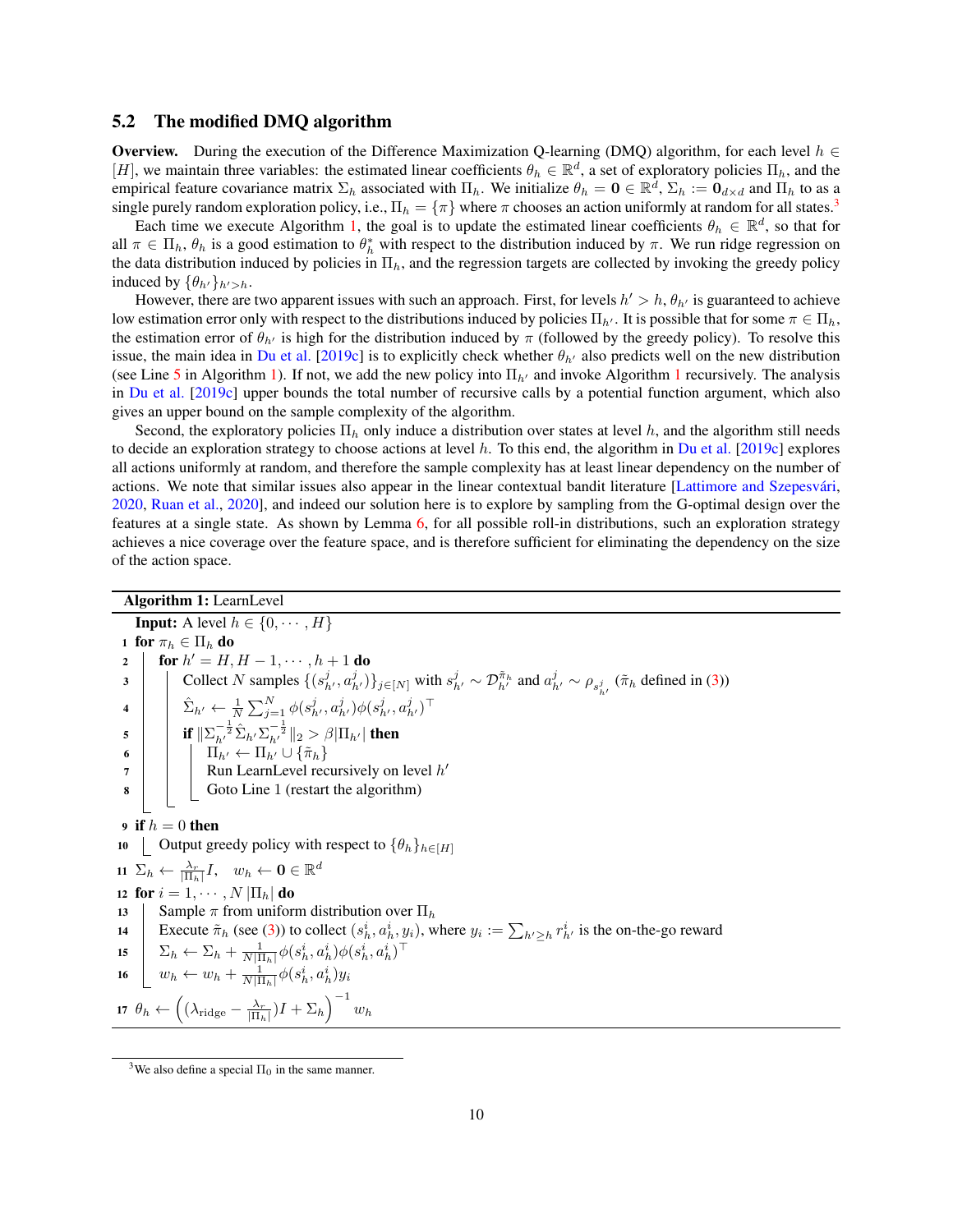**The algorithm.** The formal description of the algorithm is given in Algorithm [1.](#page-9-1) The algorithm should be run by calling LearnLevel on input  $h = 0$ .

Here, for a policy  $\pi_h \in \Pi_h$ , the associated exploratory policy  $\tilde{\pi}_h$  is defined as

<span id="page-10-1"></span>
$$
\tilde{\pi}_h(s_{h'}) = \begin{cases}\n\pi(s_{h'}) & (\text{if } h' < h) \\
\text{Sample from } \rho_{s_h}(\cdot) & (\text{if } h' = h) \\
\arg \max_a \phi_{h'}(s_{h'}, a)^\top \theta_{h'} & (\text{if } h' > h)\n\end{cases}
$$
\n(3)

Here  $\rho_s(\cdot)$  is the G-optimal design on the set of vectors  $\{\phi(s, \cdot)\}_{a \in A}$ , as defined by Lemma [5.](#page-8-3) Note that when  $h = 0$ ,  $\tilde{\pi}_h$  is always the greedy policy on  $\{\theta_h\}_{h\in[H]}$ . The choice of the algorithmic parameters  $(\beta, \lambda_r, \lambda_{\text{ridge}})$  can be found in the proof of Theorem [2.](#page-10-2)

#### 5.3 Analysis

We show the following theorem regarding the modified algorithm.

<span id="page-10-2"></span>Theorem 2. *Assume that Assumption [1,](#page-3-3) [2](#page-3-4) and one of Assumption [3](#page-8-0) and [4](#page-8-1) hold. Also assume that*

$$
\epsilon \le \text{poly}(\Delta_{\text{min}}, 1/C_{\text{var}}, 1/d, 1/H) \tag{Under Assumption 3}
$$
  
or 
$$
\epsilon \le \text{poly}(\Delta_{\text{min}}, 1/C_{\text{hyper}}, 1/d, 1/H). \tag{Under Assumption 4}
$$

*Let* µ *be the initial state distribution. Then with probability* 1 − *, running Algorithm [1](#page-9-1) on input* 0 *returns a policy* π  $\text{which satisfies } \mathbb{E}_{s_1 \sim \mu} V^{\pi}(s_1) \geq \mathbb{E}_{s_1 \sim \mu} V^*(s_1) - \epsilon \text{ using poly}(1/\epsilon) \text{ trajectories.}$ 

Note that here both the algorithm and the theorem have no dependence on A, the number of actions. The proof of the theorem under Assumption [3](#page-8-0) is largely based on the analysis in [Du et al.](#page-12-0) [\[2019c\]](#page-12-0). The largest difference is that we used Lemma [6](#page-8-2) instead of the original union bound argument when controlling Pr  $[\sup_a |\theta_h^{\dagger} \phi(s, a) Q_h^*(s, a)| > \frac{\gamma}{2}]$ . The proof under Assumption [4](#page-8-1) relies on a novel analysis of least squares regression under hypercontractivity. The full proof is deferred to Appendix [D.](#page-16-0)

### <span id="page-10-0"></span>6 Discussion

Exponential separation between the generative model and the online setting. When a generative model (also known as simulator) is available, Assumption [1](#page-3-3) and Assumption [2](#page-3-4) are sufficient for designing an algorithm with poly( $1/\epsilon$ ,  $1/\Delta_{\min}$ ,  $d$ ,  $H$ ) sample complexity [\[Du et al.,](#page-12-1) [2019b,](#page-12-1) Theorem C.1]. As shown by Theorem [1,](#page-3-0) under the standard online RL setting (i.e. without access to a generative model), the sample complexity is lower bounded by  $2^{\Omega(\min\{d,H\})}$  when  $\Delta_{\min} = \Theta(1)$ , under the same set of assumptions. This implies that the generative model is *exponentially* more powerful than the standard online RL setting.

Although the generative model is conceptually much stronger than the online RL model, previously little is known on the extent to which the former is more powerful. In tabular RL, for instance, the known sample complexity bounds with or without access to generative models are nearly the same [\[Zhang et al.,](#page-13-16) [2020,](#page-13-16) [Agarwal et al.,](#page-11-7) [2020\]](#page-11-7), and both match the lower bound (up to logarithmic factors). To the best of our knowledge, the only existing example of such separation is shown by [Wang et al.](#page-13-10) [\[2020a\]](#page-13-10) under the following set of conditions: (i) deterministic system; (ii) realizability (Assumption [1\)](#page-3-3); (iii) no reward feedback (a.k.a. reward-free exploration). In comparison, our separation result holds under less restrictions (allows stochasticity) and for the usual RL environment (instead of reward-free exploration), and it therefore far more natural.

Connecting Theorem [1](#page-3-0) and Theorem [2.](#page-10-2) Our hardness result in Theorem [1](#page-3-0) shows that under Assumption [1](#page-3-3) and Assumption [2,](#page-3-4) any algorithm requires exponential number of samples to find a near-optimal policy, and therefore, sample-efficient RL is impossible without further assumptions (e.g., Assumption [3](#page-8-0) or Assumption [4](#page-8-1) assumed in The-orem [2\)](#page-10-2). Indeed, Theorem [1](#page-3-0) and Theorem [2](#page-10-2) imply that the coefficient C in Assumption [3](#page-8-0) and  $C_{\text{hyper}}$  in Assumption [4](#page-8-1) is at least exponential for the hard MDP family used in Theorem [1.](#page-3-0) In fact, the subtlety here is that  $C$  in Assumption [3](#page-8-0) and  $C_{\text{hyper}}$  in Assumption [4](#page-8-1) need to be upper bounded for all policies  $\pi$ . It can be easily verified that for the hard MDP family used in Theorem [1,](#page-3-0) for some policy  $\pi$ , C in Assumption [3](#page-8-0) and  $C_{\text{hyper}}$  in Assumption [4](#page-8-1) is exponential.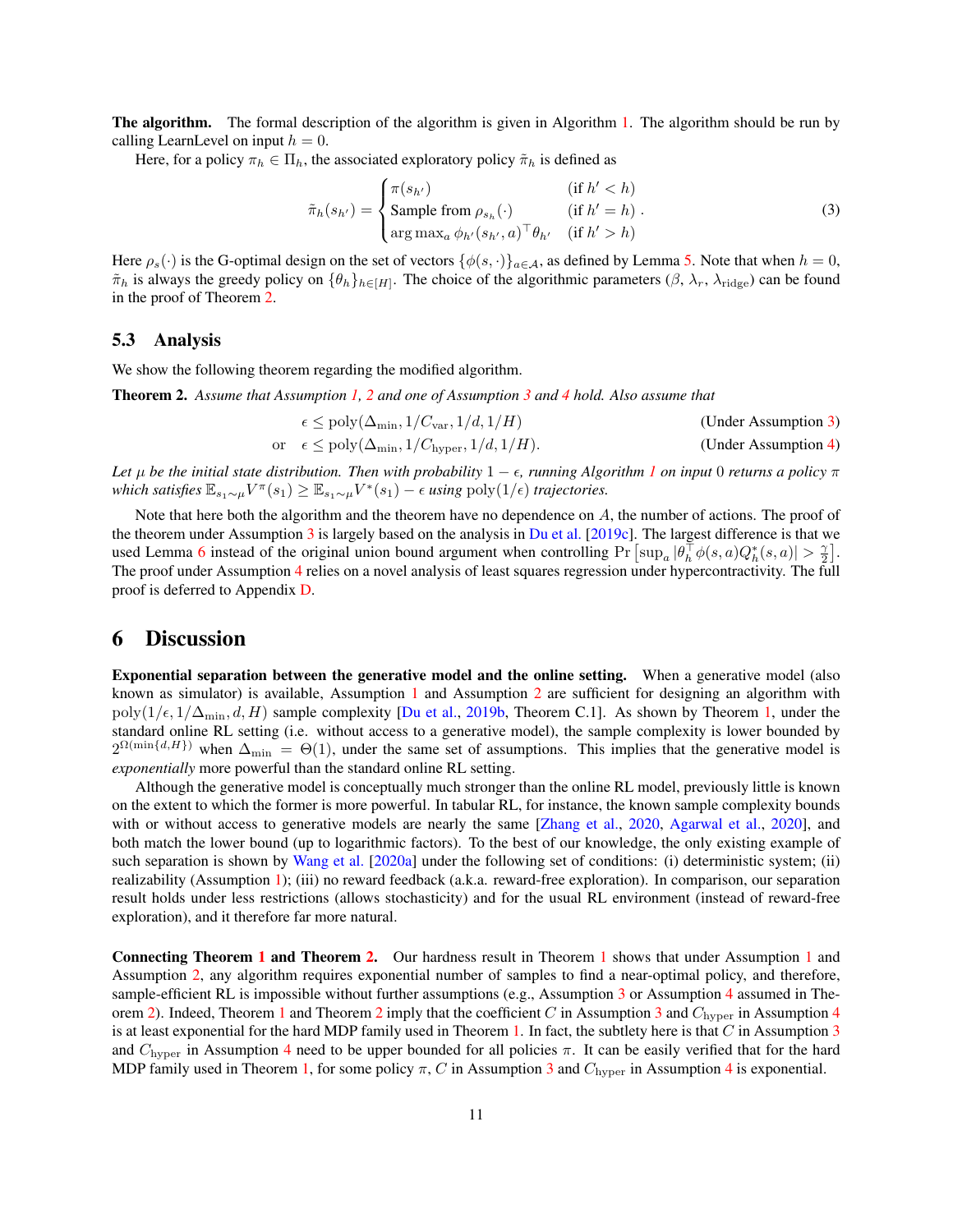Minimum reaching probability. We would also like to mention the following reachability condition, which is assumed by [Du et al.](#page-11-8) [\[2019a\]](#page-11-8), [Misra et al.](#page-12-17) [\[2020\]](#page-12-17). Denote the probability under policy  $\pi$  of visiting state s at step h by  $Pr_{h}^{\pi}[s]$ ; then it is assumed that  $\min_{s \in S, h>1} \max_{\pi} Pr_{h}^{\pi}[s] = \eta_{\min} > 0$ . Although in  $\mathcal{M}_{a^*}, \eta_{\min} \leq 2^{-\Theta(H)}$  is exponentially small, one can slightly modify the construction so that  $\eta_{\text{min}} = 1$  (see Appendix [C](#page-16-1) for details). The rationale is straightforward: in the  $\mathcal{M}_{a^*}$ , the action  $a^*$  will not be taken with high probability in polynomial samples. Thus, one can exploit this by setting  $a^*$  to lead to a special state from which all states are reachable. This suggests that even under Assumption [1,](#page-3-3) Assumption [2](#page-3-4) and the condition that  $\eta_{\rm min} = 1$ , there is an exponential sample complexity lower bound.

Open problems. The first open problem, perhaps an obvious one, is whether a sample complexity lower bound under Assumption [1](#page-3-3) can be shown with polynomial number of actions. This will further rule out  $poly(A, d, H)$ style upper bounds, which are still possible with the current results. An even stronger lower bound would be one with polynomial number of actions under both realizability and minimum suboptimality gap. Such lower bound will likely settle the sample complexity of reinforcement learning with linear function approximation under the realizability assumption. Another open problem is whether Assumption [3](#page-8-0) and [4](#page-8-1) can be replaced by or understood as more natural characterizations of the complexity of the MDP.

# Acknowledgments

The authors would like to thank Kefan Dong and Dean Foster for helpful discussions. Sham M. Kakade acknowledges funding from the ONR award N00014-18-1-2247. RW was supported in part by the NSF IIS1763562, US Army W911NF1920104, and ONR Grant N000141812861.

# **References**

- <span id="page-11-4"></span>Yasin Abbasi-Yadkori, Dávid Pál, and Csaba Szepesvári. Improved algorithms for linear stochastic bandits. In *Advances in Neural Information Processing Systems*, pages 2312–2320, 2011.
- <span id="page-11-7"></span>Alekh Agarwal, Sham Kakade, and Lin F Yang. Model-based reinforcement learning with a generative model is minimax optimal. In *Conference on Learning Theory*, pages 67–83. PMLR, 2020.
- <span id="page-11-3"></span>Jean-Yves Audibert and Sebastien Bubeck. Best arm identification in multi-armed bandits. In ´ *COLT-23th Conference on learning theory-2010*, pages 13–p, 2010.
- <span id="page-11-1"></span>Alex Ayoub, Zeyu Jia, Csaba Szepesvari, Mengdi Wang, and Lin Yang. Model-based reinforcement learning with value-targeted regression. In *International Conference on Machine Learning*, pages 463–474. PMLR, 2020.
- <span id="page-11-6"></span>Ainesh Bakshi and Adarsh Prasad. Robust linear regression: Optimal rates in polynomial time. *arXiv preprint arXiv:2007.01394*, 2020.
- <span id="page-11-0"></span>Qi Cai, Zhuoran Yang, Chi Jin, and Zhaoran Wang. Provably efficient exploration in policy optimization. In *International Conference on Machine Learning*, pages 1283–1294. PMLR, 2020.
- <span id="page-11-5"></span>Jinglin Chen and Nan Jiang. Information-theoretic considerations in batch reinforcement learning. In *International Conference on Machine Learning*, pages 1042–1051. PMLR, 2019.
- <span id="page-11-2"></span>Varsha Dani, Thomas P Hayes, and Sham M Kakade. Stochastic linear optimization under bandit feedback. In *Conference on Learning Theory*, 2008.
- <span id="page-11-8"></span>Simon Du, Akshay Krishnamurthy, Nan Jiang, Alekh Agarwal, Miroslav Dudik, and John Langford. Provably efficient rl with rich observations via latent state decoding. In *International Conference on Machine Learning*, pages 1665– 1674. PMLR, 2019a.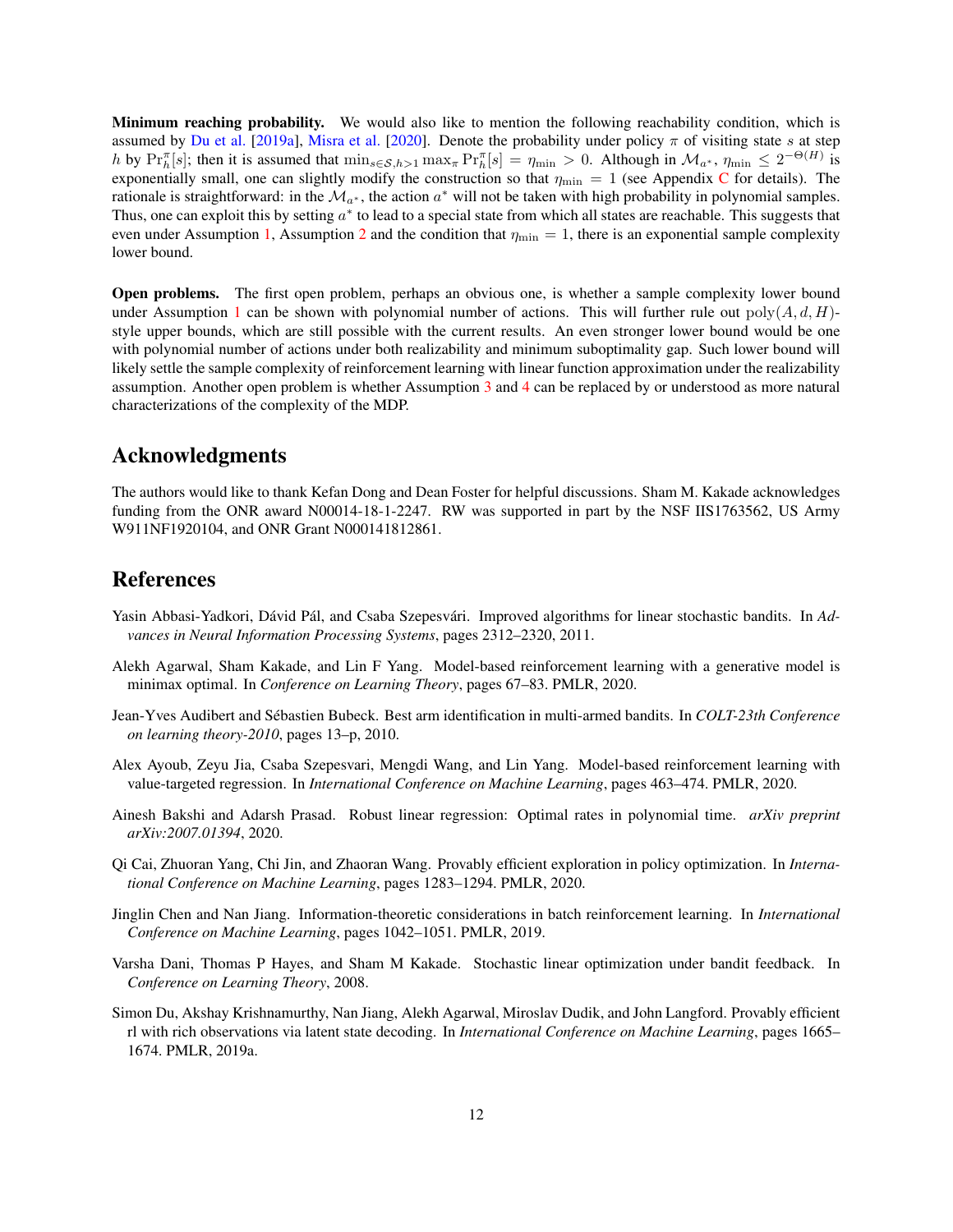- <span id="page-12-1"></span>Simon S Du, Sham M Kakade, Ruosong Wang, and Lin F Yang. Is a good representation sufficient for sample efficient reinforcement learning? In *International Conference on Learning Representations*, 2019b.
- <span id="page-12-0"></span>Simon S Du, Yuping Luo, Ruosong Wang, and Hanrui Zhang. Provably efficient q-learning with function approximation via distribution shift error checking oracle. In *Advances in Neural Information Processing Systems*, pages 8060–8070, 2019c.
- <span id="page-12-4"></span>Simon S Du, Jason D Lee, Gaurav Mahajan, and Ruosong Wang. Agnostic q-learning with function approximation in deterministic systems: Near-optimal bounds on approximation error and sample complexity. *Advances in Neural Information Processing Systems*, 33, 2020.
- <span id="page-12-12"></span>Dylan Foster and Alexander Rakhlin. Beyond ucb: Optimal and efficient contextual bandits with regression oracles. In *International Conference on Machine Learning*, pages 3199–3210. PMLR, 2020.
- <span id="page-12-6"></span>Zeyu Jia, Lin Yang, Csaba Szepesvari, and Mengdi Wang. Model-based reinforcement learning with value-targeted regression. In *Learning for Dynamics and Control*, pages 666–686. PMLR, 2020.
- <span id="page-12-3"></span>Chi Jin, Zhuoran Yang, Zhaoran Wang, and Michael I Jordan. Provably efficient reinforcement learning with linear function approximation. In *Conference on Learning Theory*, pages 2137–2143. PMLR, 2020.
- <span id="page-12-10"></span>William B Johnson and Joram Lindenstrauss. Extensions of lipschitz mappings into a hilbert space. *Contemporary mathematics*, 26(189-206):1, 1984.
- <span id="page-12-14"></span>Jack Kiefer and Jacob Wolfowitz. The equivalence of two extremum problems. *Canadian Journal of Mathematics*, 12:363–366, 1960.
- <span id="page-12-13"></span>Adam Klivans, Pravesh K Kothari, and Raghu Meka. Efficient algorithms for outlier-robust regression. In *Conference On Learning Theory*, pages 1420–1430. PMLR, 2018.
- <span id="page-12-7"></span>Pravesh K Kothari and Jacob Steinhardt. Better agnostic clustering via relaxed tensor norms. *arXiv preprint arXiv:1711.07465*, 2017.
- <span id="page-12-8"></span>Pravesh K Kothari and David Steurer. Outlier-robust moment-estimation via sum-of-squares. *arXiv preprint arXiv:1711.11581*, 2017.
- <span id="page-12-9"></span>Akshay Krishnamurthy, Alekh Agarwal, and John Langford. Pac reinforcement learning with rich observations. In *Proceedings of the 30th International Conference on Neural Information Processing Systems*, pages 1848–1856, 2016.
- <span id="page-12-11"></span>Aviral Kumar, Abhishek Gupta, and Sergey Levine. Discor: Corrective feedback in reinforcement learning via distribution correction. *arXiv preprint arXiv:2003.07305*, 2020.
- <span id="page-12-16"></span>Tor Lattimore and Csaba Szepesvári. *Bandit algorithms*. Cambridge University Press, 2020.
- <span id="page-12-2"></span>Tor Lattimore, Csaba Szepesvari, and Gellert Weisz. Learning with good feature representations in bandits and in rl with a generative model. In *International Conference on Machine Learning*, pages 5662–5670. PMLR, 2020.
- <span id="page-12-17"></span>Dipendra Misra, Mikael Henaff, Akshay Krishnamurthy, and John Langford. Kinematic state abstraction and provably efficient rich-observation reinforcement learning. In *International conference on machine learning*, pages 6961– 6971. PMLR, 2020.
- <span id="page-12-5"></span>Aditya Modi, Nan Jiang, Ambuj Tewari, and Satinder Singh. Sample complexity of reinforcement learning using linearly combined model ensembles. In *International Conference on Artificial Intelligence and Statistics*, pages 2010–2020. PMLR, 2020.
- <span id="page-12-15"></span>Yufei Ruan, Jiaqi Yang, and Yuan Zhou. Linear bandits with limited adaptivity and learning distributional optimal design. *arXiv preprint arXiv:2007.01980*, 2020.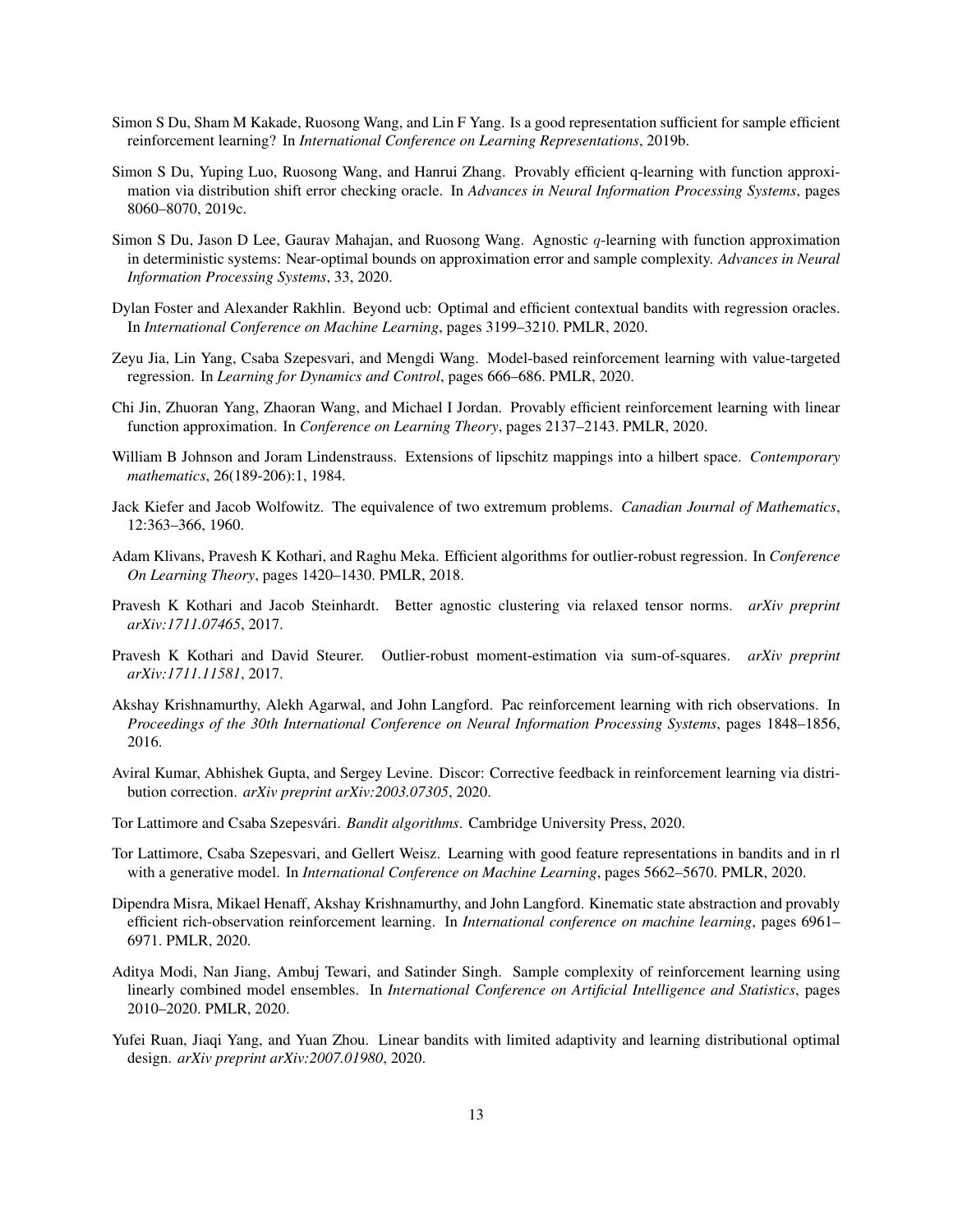- <span id="page-13-14"></span>Roshan Shariff and Csaba Szepesvári. Efficient planning in large mdps with weak linear function approximation. *arXiv preprint arXiv:2007.06184*, 2020.
- <span id="page-13-8"></span>Max Simchowitz and Kevin Jamieson. Non-asymptotic gap-dependent regret bounds for tabular mdps. *arXiv preprint arXiv:1905.03814*, 2019.
- <span id="page-13-15"></span>Michael J Todd. *Minimum-Volume Ellipsoids: Theory and Algorithms*, volume 23. SIAM, 2016.
- <span id="page-13-17"></span>Joel A Tropp. An introduction to matrix concentration inequalities. *Foundations and Trends in Machine Learning*, 8 (1-2):1–230, 2015.
- <span id="page-13-11"></span>Benjamin Van Roy and Shi Dong. Comments on the du-kakade-wang-yang lower bounds. *arXiv preprint arXiv:1911.07910*, 2019.
- <span id="page-13-10"></span>Ruosong Wang, Simon S Du, Lin F Yang, and Ruslan Salakhutdinov. On reward-free reinforcement learning with linear function approximation. *arXiv preprint arXiv:2006.11274*, 2020a.
- <span id="page-13-12"></span>Ruosong Wang, Dean P Foster, and Sham M Kakade. What are the statistical limits of offline rl with linear function approximation? *arXiv preprint arXiv:2010.11895*, 2020b.
- <span id="page-13-1"></span>Yining Wang, Ruosong Wang, Simon S Du, and Akshay Krishnamurthy. Optimism in reinforcement learning with generalized linear function approximation. *arXiv preprint arXiv:1912.04136*, 2019.
- <span id="page-13-5"></span>Gellert Weisz, Philip Amortila, and Csaba Szepesvári. Exponential lower bounds for planning in mdps with linearlyrealizable optimal action-value functions. *arXiv preprint arXiv:2010.01374*, 2020.
- <span id="page-13-0"></span>Zheng Wen and Benjamin Van Roy. Efficient reinforcement learning in deterministic systems with value function generalization. *Mathematics of Operations Research*, 42(3):762–782, 2017.
- <span id="page-13-9"></span>Kunhe Yang, Lin F Yang, and Simon S Du. q-learning with logarithmic regret. *arXiv preprint arXiv:2006.09118*, 2020.
- <span id="page-13-2"></span>Lin Yang and Mengdi Wang. Sample-optimal parametric q-learning using linearly additive features. In *International Conference on Machine Learning*, pages 6995–7004. PMLR, 2019.
- <span id="page-13-3"></span>Lin Yang and Mengdi Wang. Reinforcement learning in feature space: Matrix bandit, kernels, and regret bound. In *International Conference on Machine Learning*, pages 10746–10756. PMLR, 2020.
- <span id="page-13-13"></span>Andrea Zanette. Exponential lower bounds for batch reinforcement learning: Batch rl can be exponentially harder than online rl. *arXiv preprint arXiv:2012.08005*, 2020.
- <span id="page-13-4"></span>Andrea Zanette, Alessandro Lazaric, Mykel Kochenderfer, and Emma Brunskill. Learning near optimal policies with low inherent bellman error. In *International Conference on Machine Learning*, pages 10978–10989. PMLR, 2020.
- <span id="page-13-16"></span>Zihan Zhang, Yuan Zhou, and Xiangyang Ji. Almost optimal model-free reinforcement learningvia referenceadvantage decomposition. *Advances in Neural Information Processing Systems*, 33, 2020.
- <span id="page-13-7"></span>Dongruo Zhou, Quanquan Gu, and Csaba Szepesvari. Nearly minimax optimal reinforcement learning for linear mixture markov decision processes. *arXiv preprint arXiv:2012.08507*, 2020a.
- <span id="page-13-6"></span>Dongruo Zhou, Jiafan He, and Quanquan Gu. Provably efficient reinforcement learning for discounted mdps with feature mapping. *arXiv preprint arXiv:2006.13165*, 2020b.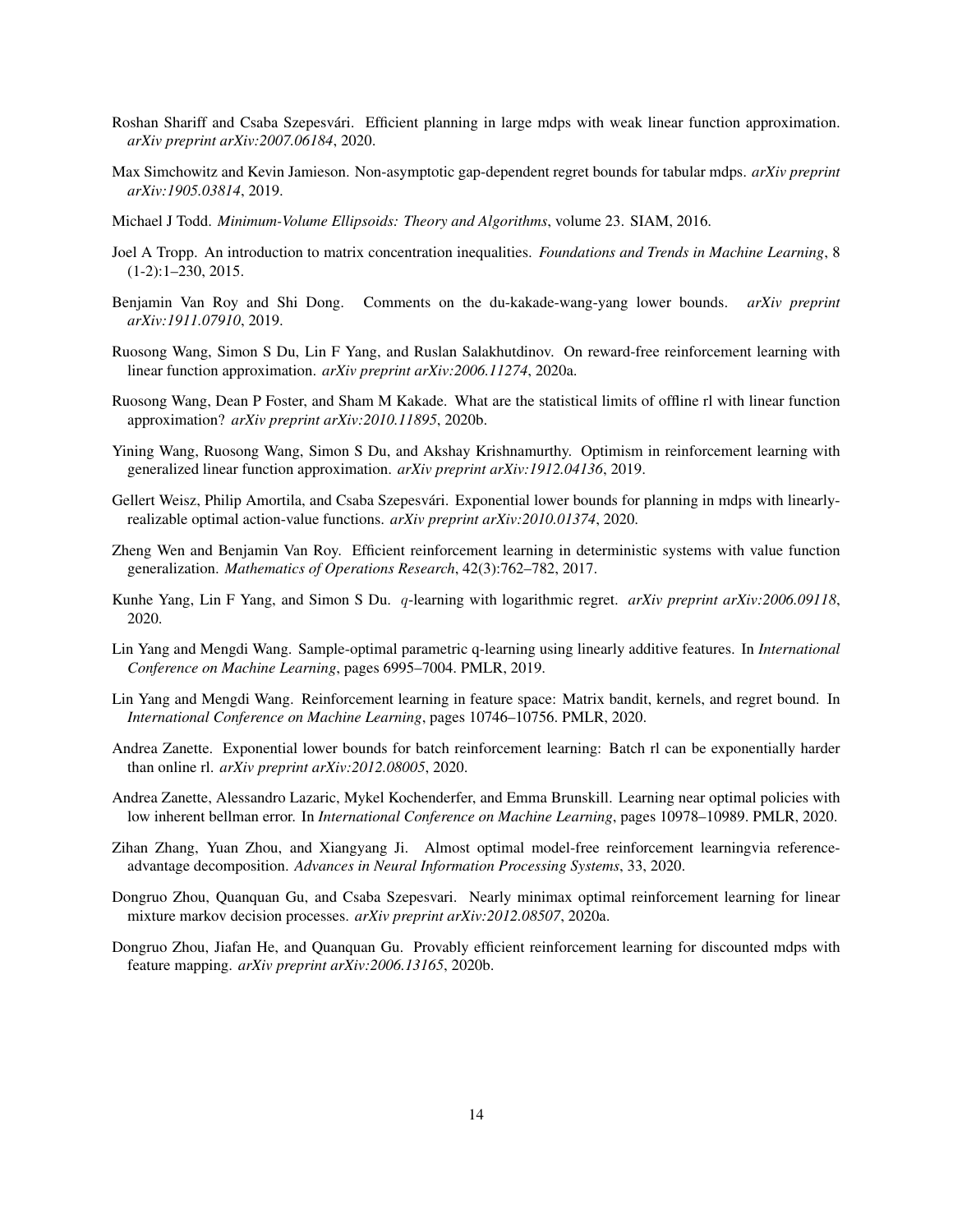# A Proof of Lemma [6](#page-8-2)

*Proof.* We state a proof of this lemma for completeness. By Lemma [5,](#page-8-3)  $\forall s$ ,

$$
\max_{a \in \mathcal{A}} \phi(s, a)^\top \Sigma_s^{-1} \phi(s, a) \le d.
$$

It follows that  $\forall a \in \mathcal{A}$ ,

$$
\phi(s,a)\phi(s,a)^\top \preccurlyeq d\Sigma_s.
$$

Therefore,

$$
\mathbb{E}_{s \sim \nu} \left[ \max_{a \in \mathcal{A}} \phi(s, a)^\top \Sigma^{-1} \phi(s, a) \right] = \mathbb{E}_{s \sim \nu} \max_{a \in \mathcal{A}} \text{Tr} \left( \phi(s, a) \phi(s, a)^\top \Sigma^{-1} \right) \leq \mathbb{E}_{s \sim \nu} \text{Tr} \left( d \Sigma_s \Sigma^{-1} \right) = d^2.
$$

 $\hfill \square$ 

# <span id="page-14-0"></span>B Proof of Theorem [1](#page-3-0)

*Proof.* We consider K episodes of interaction between the algorithm and the MDP  $\mathcal{M}_a$ . Since each trajectory is a sequence of  $H$  states, we define the total number of samples as  $KH$ . Denote the state, the action and the reward at episode k and timestep h by  $s_h^k$ ,  $a_h^k$  and  $r_h^k$  respectively.

Consider the following reference MDP denoted by  $\mathcal{M}_0$ . The state space, action space, and features of this MDP are the same as those of the MDP family. The transitions are defined as follows:

$$
\Pr[\cdot|\overline{a_1}, a_2] = \begin{cases} \overline{a_2} : \langle v(a_1), v(a_2) \rangle + 2\gamma \\ f : 1 - \langle v(a_1), v(a_2) \rangle - 2\gamma \end{cases}, \quad (\forall a_1, a_2 \text{ s.t. } a_1 \neq a_2)
$$
  

$$
\Pr[f|f, \cdot] = 1.
$$

The rewards are defined as follows:

$$
R_h(\overline{a_1}, a_2) := -2\gamma \left[ \left\langle v(a_1), v(a_2) \right\rangle + 2\gamma \right], \qquad (\forall a_1, a_2 \text{ s.t. } a_1 \neq a_2)
$$
  

$$
R_h(f, \cdot) := 0.
$$

Intuitively, this MDP is very similar to the MDP family, except that the optimal action  $a^*$  is removed. More specifically,  $M_0$  is identical to  $M_a$  except when the action a is taken at a non-terminal state, or when an episode ends at a nonterminal state.

More specifically, we claim that for  $t < H$ ,  $\forall s_t, a_t$  such that  $a_t \neq a$ ,

$$
\Pr_{\mathcal{M}_a}[s_{t+1}|s_t, a_t] = \Pr_{\mathcal{M}_0}[s_{t+1}|s_t, a_t],
$$

and that for  $t < H$ ,  $\forall s_t, a_t$  such that  $a_t \neq a$ ,

$$
r_t^{\mathcal{M}_a}(s_t, a_t) = r_t^{\mathcal{M}_0}(s_t, a_t).
$$

Also,  $r_H^{\mathcal{M}_a}(s_t, a_t) = r_H^{\mathcal{M}_0}(s_t, a_t)$  if  $s_t = f$ . It follows that

$$
\Pr_{\mathcal{M}_a} \left[ s_1^1, a_1^1, r_1^1, \cdots s_h^k, a_h^k, r_h^k \, \middle| \, a \notin A_h^k, \forall k' \le k, s_H^{k'} = f \right] \n= \Pr_{\mathcal{M}_0} \left[ s_1^1, a_1^1, r_1^1, \cdots s_h^k, a_h^k, r_h^k \, \middle| \, a \notin A_h^k, \forall k' \le k, s_H^{k'} = f \right].
$$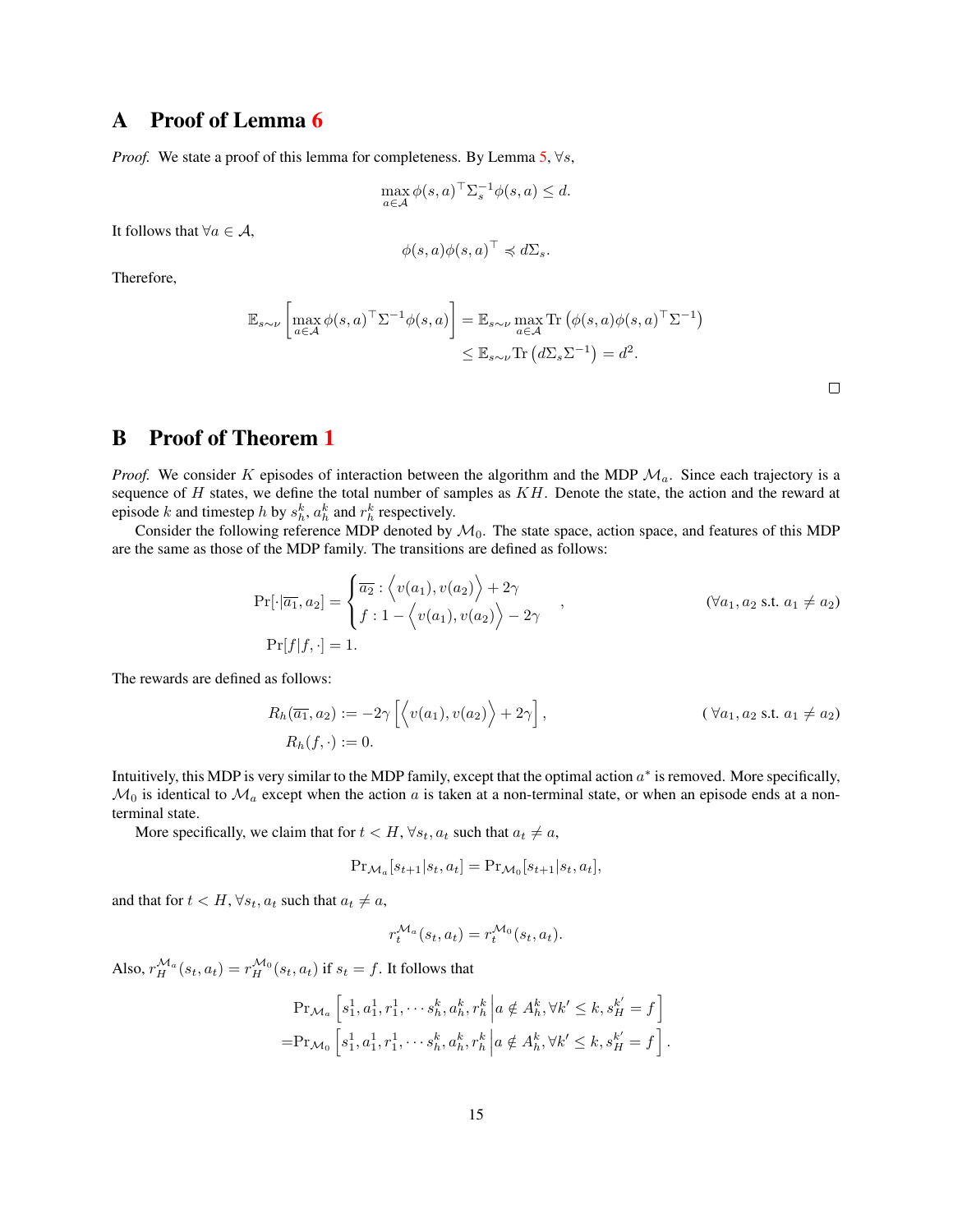Here  $A_h^k$  is a shorthand for  $\{a_1^1, a_2^1, \cdots, a_H^1, \cdots, a_h^k\}$ , i.e. all actions taken up to timestep h for episode k. By marginalizing the states and the actions, we get

$$
\Pr_{\mathcal{M}_a} \left[ a_h^k \left| a \notin A_h^k, \forall k' \le k, s_H^{k'} = f \right] = \Pr_{\mathcal{M}_0} \left[ a_h^k \left| a \notin A_h^k, \forall k' \le k, s_H^{k'} = f \right] \right].
$$

It then follows that

$$
\Pr_{\mathcal{M}_a} \left[ a_h^k = a \, \middle| a \notin A_h^k, \forall k' \le k, s_H^{k'} = f \right] = \Pr_{\mathcal{M}_0} \left[ a_h^k = a \, \middle| a \notin A_h^k, \forall k' \le k, s_H^{k'} = f \right].
$$

Next, we prove via induction that

<span id="page-15-0"></span>
$$
\Pr_{\mathcal{M}_a} \left[ a \in A_h^k \, \middle| \, \forall k' \le k, s_H^{k'} = f \right] = \Pr_{\mathcal{M}_0} \left[ a \in A_h^k \, \middle| \, \forall k' \le k, s_H^{k'} = f \right]. \tag{4}
$$

Suppose that [\(4\)](#page-15-0) holds up to  $(k, h - 1)$ . Then

$$
\Pr_{\mathcal{M}_a} \left[ a \in A_h^k \middle| \forall k' \le k, s_H^{k'} = f \right]
$$
\n
$$
= \Pr_{\mathcal{M}_a} \left[ a \notin A_{h-1}^k \right] \Pr_{\mathcal{M}_a} \left[ a_h^k = a \middle| a \notin A_{h-1}^k, \forall k' \le k, s_H^{k'} = f \right] + \Pr_{\mathcal{M}_a} \left[ a \in A_{h-1}^k \middle| \forall k' \le k, s_H^{k'} = f \right]
$$
\n
$$
= \Pr_{\mathcal{M}_0} \left[ a \notin A_{h-1}^k \right] \Pr_{\mathcal{M}_0} \left[ a_h^k = a \middle| a \notin A_{h-1}^k, \forall k' \le k, s_H^{k'} = f \right] + \Pr_{\mathcal{M}_0} \left[ a \in A_{h-1}^k \middle| \forall k' \le k, s_H^{k'} = f \right]
$$
\n
$$
= \Pr_{\mathcal{M}_0} \left[ a \in A_h^k \middle| \forall k' \le k, s_H^{k'} = f \right].
$$

That is, [\(4\)](#page-15-0) holds for h, k as well. By induction, (4) holds for all  $h$ , k. Thus,

$$
\begin{aligned} \Pr_{\mathcal{M}_a} \left[ a \in A_h^k \right] &\leq \Pr_{\mathcal{M}_a} \left[ a \in A_h^k \, \middle| \forall k' \leq k, s_H^{k'} = f \right] + \Pr \left[ \exists k' \leq k, s_H^{k'} \neq f \right] \\ &\leq \Pr_{\mathcal{M}_0} \left[ a \in A_h^k \, \middle| \forall k' \leq k, s_H^{k'} = f \right] + k \cdot \left( \frac{3}{4} \right)^H. \end{aligned}
$$

Since  $|A_h^k| \leq kH$ ,  $\sum_{a \in [m]} Pr_{\mathcal{M}_0} \left[ a \in A_h^k \middle| \forall k' \leq k, s_H^{k'} = f \right] \leq kH$ . It follows that there exists  $a^* \in [m]$  such that

$$
\Pr_{\mathcal{M}_0} \left[ a^* \in A_H^K \, \middle| \forall k' \le K, s_H^{k'} = f \right] \le \frac{KH}{m}.
$$

As a result

$$
\Pr_{\mathcal{M}_{a^*}}\left[a^* \in A_H^K\right] \le \frac{KH}{m} + K\left(\frac{3}{4}\right)^H.
$$

Recall that  $m = \lfloor \exp(\frac{1}{8}\gamma^2 d) \rfloor$  and  $\gamma = \frac{1}{6}$ . Therefore, unless  $KH = 2^{\Omega(\min\{d,H\})}$ , the probability of taking the optimal action  $a^*$  in the interaction with  $\mathcal{M}_{a^*}$  is  $o(1)$ .

From the suboptimality gap condition, it follows that if  $\mathbb{E}_{s_1 \sim \mu} V^{\pi}(s_1) \geq \mathbb{E}_{s_1 \sim \mu} V^*(s_1) - 0.05$ ,  $\Pr\left[a_1 \neq a^* \land s_1 \neq \overline{a^*}\right]$ .  $\Delta_{\text{min}}$  ≤ 0.05. Hence

$$
Pr[a_1 = a^*] \ge 1 - \left(0.8 + \frac{1}{m}\right) = 0.2 - \frac{1}{m}.
$$

Therefore, if the algorithm is able to output such a policy with probability 0.1, it is able to take the action  $a^*$  in the next episode with  $Θ(1)$  probability by executing π. However, as proved above, this is impossible unless  $KH =$  $2^{\Omega(\min\{d,H\})}.$  $\Box$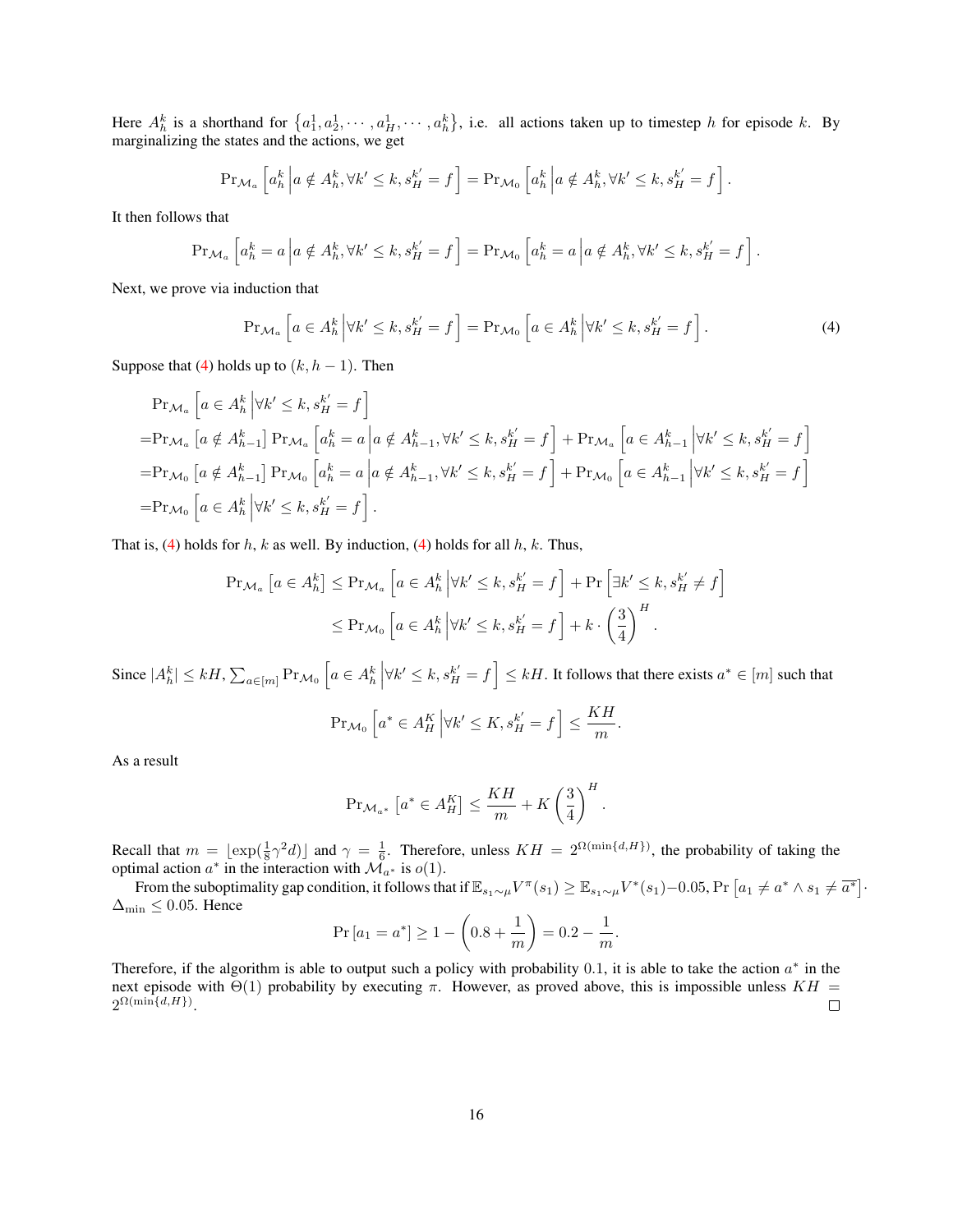# <span id="page-16-1"></span>C Ensuring Minimum Reachability

As mentioned in Section [6,](#page-10-0) the hardness results holds even when all states can be reached with probability 1. In this section, we demonstrate how to modify the construction in Section [4](#page-3-1) so that all states can be reached with probability 1.

Based on the construction in Section [4,](#page-3-1) we will modify  $\mathcal{M}_{a^*}$  in the following manner.

- 1. Remove the state  $\overline{a^*}$ .
- 2. Create a deterministic initial state s; at state s, taking action  $a \neq a^*$  leads to state  $\overline{a}$ ; taking a special action 0 leads to the terminal state  $f$ ; taking action  $a^*$  leads to state  $s$  again.
- 3. Set  $\phi(s, 0) = (-1, 0)$ ;  $\phi(s, a) = (-1, v(a))$ .
- 4.  $R(s, a) = -1 2\gamma$  for  $a \in [m] \neq a^*$ .  $R(s, a^*) = 0$ .  $R(s, 0) = -1$ .

It can be seen that now,  $\eta_{\min} = 1$  because to reach state  $\bar{a}$  at level h, one can simply take the action sequence  $a^*, \dots, a^*, a$ . Realizability at the initial state s can also be verified (with  $\theta^* = (1, v(a^*))$  as before).

# <span id="page-16-0"></span>D Proof of Theorem [2](#page-10-2)

*Proof under Assumption* [3.](#page-8-0) Let us set  $\beta = 8$ ,  $\lambda_{\text{ridge}} = \epsilon^2$ ,  $\lambda_r = \epsilon^6$ ,  $B = 2d \log(\frac{d}{\lambda_r})$ ,  $\epsilon_1 = \epsilon^2$ ,  $\epsilon_2 = \frac{\lambda_r}{2B}$ ,  $N =$  $\frac{d \cdot \log(1/\epsilon_2)}{\epsilon_2^2}$ . Recall that  $\epsilon \le \text{poly}(\Delta_{\min}, 1/C_{\text{var}}, 1/d, 1/H)$ . First, by Lemma [9,](#page-20-0) the event  $\Omega$  holds with probability  $1 - \epsilon$ ; we will condition on this event in the following proof. By lemma [11,](#page-21-0) when the algorithm terminates,  $|\Pi_h| \leq B$ for all  $h \in [H]$ . Note that the this implies that Algorithm [1](#page-9-1) is called or restarted at most  $H \cdot (1 + B)$  times. In each call or restart of Algorithm [1,](#page-9-1) at most  $NB + N$  trajectories are sampled. Therefore, when the algorithm terminates, at most

$$
H(1+B) \cdot (NB+N) \le \text{poly}(1/\epsilon)
$$

trajectories are sampled.

It remains to show that the greedy policy with respect to  $\theta_1, \dots, \theta_H$  is indeed  $\epsilon$ -optimal with high probability. To that end, let us state the following claims about the algorithm.

1. Each time Line 9 is reached in Algorithm [1,](#page-9-1)  $\forall \pi \in \Pi_h$ , define  $\tilde{\pi}_h$  as in [\(3\)](#page-10-1),  $\forall h' > h$ ,

<span id="page-16-3"></span>
$$
\mathbb{E}_{s_{h'} \sim \mathcal{D}_{h'}^{\tilde{\pi}_h}} \left[ \sup_{a \in \mathcal{A}} \left| \phi(s_{h'}, a)^\top (\theta_h - \theta_h^*) \right|^2 \right] \le \frac{\Delta_{\min}^2 \epsilon}{4H}.
$$
 (5)

2. Each time when  $\theta_h$  is updated at Line 17,  $\forall \pi \in \Pi_h$ , define the associated covariance matrix at step h as  $\Sigma_h^{\pi} = \mathbb{E}_{s_h \sim \mathcal{D}_h^{\pi}, a_h \sim \rho_{s_h}} \left[ \phi(s_h, a_h) \phi(s_h, a_h)^\top \right]$ . Then  $\|\theta_h - \theta_h^*\|_{\Sigma_h^{\pi}}^2 \leq 6BC_{\text{var}} \epsilon^2$ . It follows that

<span id="page-16-2"></span>
$$
\mathbb{E}_{s_h \sim \mathcal{D}_h^{\pi}} \left[ \sup_{a \in \mathcal{A}} \left| \phi(s_h, a)^\top (\theta_h - \theta_h^*) \right|^2 \right] \le \frac{\Delta_{\min}^2 \epsilon}{4H}.
$$
 (6)

Note that by the first claim with  $h = 0$ , it follows that for the greedy policy  $\hat{\pi}$  ( $\tilde{\pi}_0$  is always the greedy policy) w.r.t.  $\{\theta_h\}_{h\in[H]}, \forall h\in[H],$ 

$$
\mathbb{E}_{s_h \sim \mathcal{D}_h^*} \left[ \sup_{a \in \mathcal{A}} \left| \phi(s_h, a)^\top (\theta_h - \theta_h^*) \right|^2 \right] \le \frac{\Delta_{\min}^2 \epsilon}{4H}.
$$

Consequently by Markov's inequality,

$$
\Pr_{s_h \sim \mathcal{D}_h^{\hat{\pi}}} \left[ \exists a \in \mathcal{A} : \left| \phi(s_h, a)^\top (\theta_h - \theta_h^*) \right| > \frac{\Delta_{\min}}{2} \right] \leq \frac{\epsilon}{H}.
$$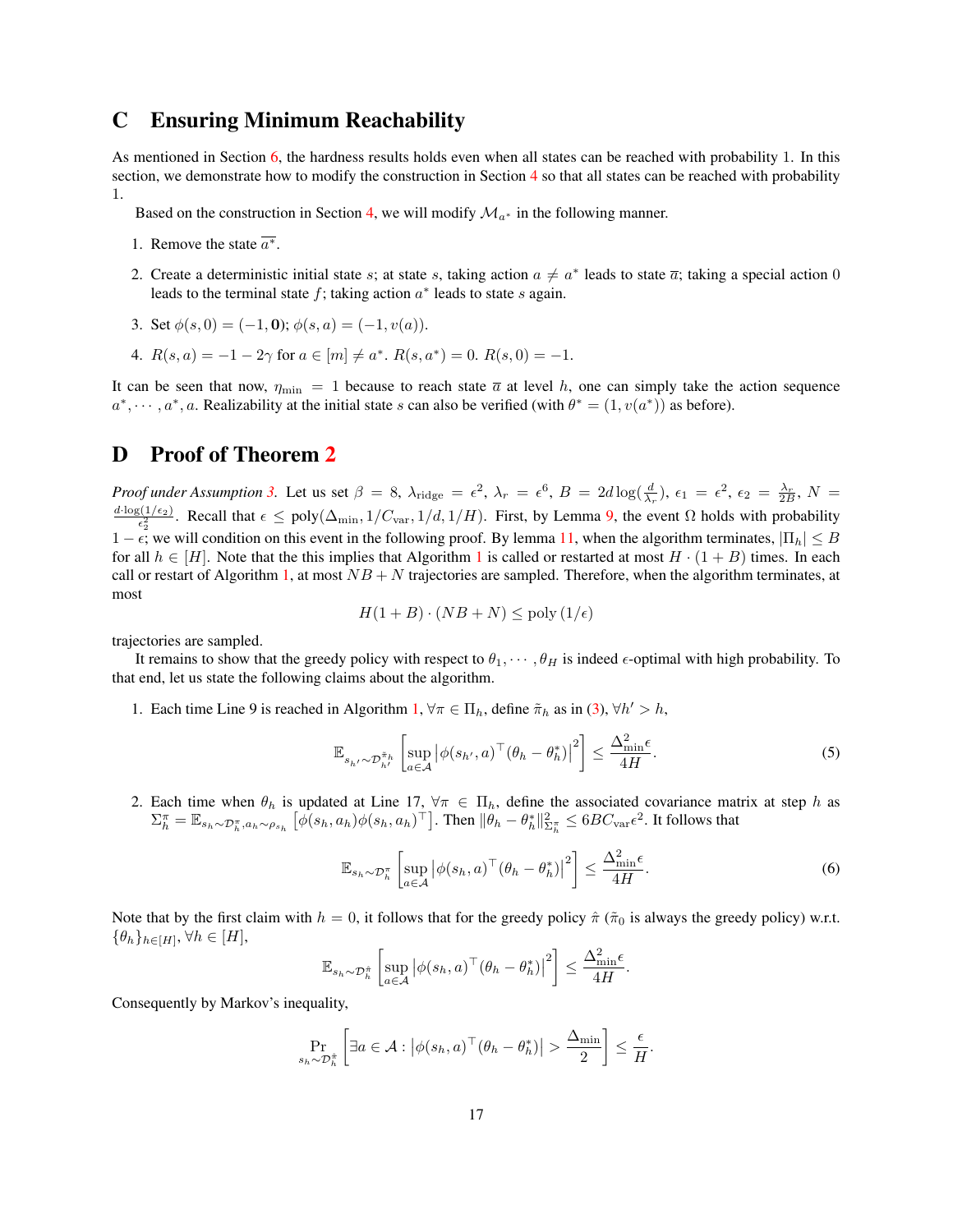By Assumption [2](#page-3-4) and the fact that  $\hat{\pi}$  takes the greedy action w.r.t.  $\theta_h$ , this implies that

$$
\Pr_{s_h \sim \mathcal{D}_h^{\hat{\pi}}} \left[ \hat{\pi}_h(s_h) \neq \pi_h^*(s_h) \right] \leq \frac{\epsilon}{H}.
$$

Thus for a random trajectory induced by  $\hat{\pi}$ , with probability at least  $1 - \epsilon$ ,  $\hat{\pi}_h(s_h) = \pi_h^*(s_h)$  for all  $h = 1, \dots, H$ , which proves the theorem.

It remains to prove the two claims.

**Proof of [\(6\)](#page-16-2).** We first prove the second claim based on the assumption that the first claim holds when Line 9 is reached in the same execution of LearnLevel. By the first claim and the same arguments above,  $\forall \pi \in \Pi_h$ , construct  $\tilde{\pi}_h$  as in [\(3\)](#page-10-1), then  $Pr_{s_{h'} \sim \mathcal{D}_{h'}^{\tilde{\pi}_h}} [\tilde{\pi}_h(s_{h'}) \neq \pi^*(s_{h'})] \leq \epsilon / H$ . Thus,

$$
\mathbb{E}_{s_{h+1}\sim\mathcal{D}_{h+1}^{\tilde{\pi}_h}}\left[V_{h+1}^{\tilde{\pi}_h}(s_{h+1})\right] \geq \mathbb{E}_{s_{h+1}\sim\mathcal{D}_{h+1}^{\tilde{\pi}_h}}\left[V_{h+1}^*(s_{h+1})\right] - \epsilon.
$$

By Assumption [3,](#page-8-0) this suggests that

$$
\mathbb{E}_{s_{h+1}\sim \mathcal{D}_{h+1}^{\tilde{\pi}_h}}\left[ \left( V_{h+1}^{\tilde{\pi}_h}(s_{h+1}) - V_{h+1}^*(s_{h+1}) \right)^2 \right] \leq C_{\text{var}} \epsilon^2.
$$

When  $(s_h, a_h, y)$  is sampled,

$$
\mathbb{E}[y|s_h, a_h] = \mathbb{E}\left[R(s_h, a_h) + V_{h+1}^{\tilde{\pi}_h}(s_{h+1})|s_h, a_h\right]
$$
  
=  $Q^*(s_h, a_h) + \mathbb{E}\left[V_{h+1}^{\tilde{\pi}_h}(s_{h+1}) - V_{h+1}^*(s_{h+1})|s_h, a_h\right],$ 

where the expectation is over trajectories induced by  $\tilde{\pi}_h$ . In other words,  $y_i := \sum_{h' \geq h} r_h^i$  can be written as  $\phi(s_h^i, a_h^i)^\top \theta_h^* +$  $b_i + \xi_i$ , where  $\xi_i$  is mean-zero independent noise with  $|\xi_i| \leq 2$  almost surely and  $b_i := \sum_{h'>h} r_{h'}^i - V_{h+1}^*(s_{h+1}^i)$ satisfies  $\mathbb{E}[b_i^2] \leq C_{\text{var}} \epsilon^2$ . Note that  $\theta_h$  is the ridge regression estimator for this linear model. By Lemma [8,](#page-20-1)

$$
\mathbb{E}_{\pi \sim \text{Unif}(\Pi_h), s_h \sim \mathcal{D}_h^{\pi}, a_h \sim \rho_{s_h}} \left[ \left| \phi(s_h, a_h)^\top (\theta_h - \theta_h^*) \right|^2 \right] \le 4(C_{\text{var}} \epsilon^2 + \epsilon_1 + \lambda_{\text{ridge}}) \le 6C_{\text{var}} \epsilon^2.
$$

It follows that  $\forall \pi \in \Pi_h$ ,

$$
\mathbb{E}_{s_h \sim \mathcal{D}_h^{\pi}, a_h \sim \rho_{s_h}} \left[ \left| \phi(s_h, a_h)^\top (\theta_h - \theta_h^*) \right|^2 \right] \leq |\Pi_h| \cdot 6C_{\text{var}} \epsilon^2 \leq 6BC_{\text{var}} \epsilon^2.
$$

Now, by Lemma [6,](#page-8-2)

$$
\mathbb{E}_{s_h \sim \mathcal{D}_h^{\pi}} \left[ \sup_{a \in \mathcal{A}} \left| \phi(s_h, a)^{\top} (\theta_h - \theta_h^*) \right|^2 \right]
$$
  

$$
\leq \mathbb{E}_{s_h \sim \mathcal{D}_h^{\pi}} \left[ \sup_{a \in \mathcal{A}} \left\| \phi(s_h, a) \right\|_{(\Sigma_h^{\pi})^{-1}}^2 \right] \cdot \left\| \phi_h - \phi_h^* \right\|_{\Sigma_h^{\pi}}^2
$$
  

$$
\leq d^2 \cdot 6BC_{\text{var}} \epsilon^2 \leq \frac{\Delta_{\min}^2 \epsilon}{4H}.
$$

This proves the second claim.

**Proof of [\(5\)](#page-16-3).** Now, let us prove the first claim, assuming that the second claim holds for the last update of any  $\theta_h$ . By observing Algorithm [1,](#page-9-1) if Line 9 is reached, during the last execution of the first  $f \circ r$  loop (i.e. Lines 1 to 8), the if clause at Line 5 must have returned False every time (otherwise the algorithm will restart). It follows that during the last execution of Lines 1 to 8, neither  $\{\theta_h\}_{h\in[H]}$  nor  $\{\Pi_h\}_{h\in[H]}$  is updated.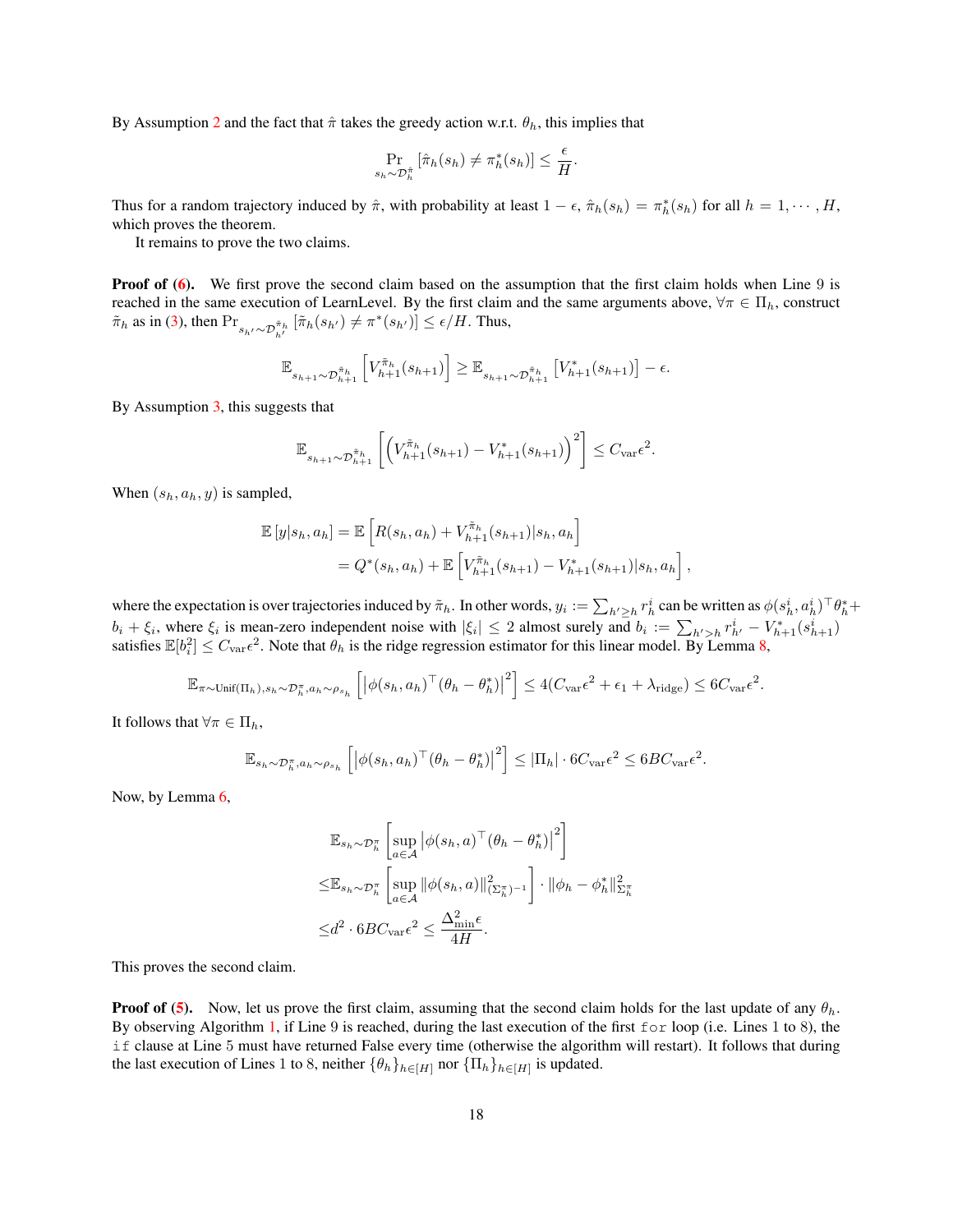Consider the if clause when checking  $\pi \in \Pi_h$  for layer h'. Recall that

$$
\Sigma^{\tilde{\pi}_h}_{h'} = \mathbb{E}_{s_{h'} \sim \mathcal{D}_h^{\tilde{\pi}_h}, a_{h'} \sim \rho_{s_{h'}}} \left[ \phi(s_{h'}, a_{h'}) \phi(s_{h'}, a_{h'})^\top \right].
$$

Also define  $\Sigma_{h'}^* := \frac{\lambda_r}{|\Pi_{h'}|} I + \mathbb{E}_{\pi \sim \text{Unif}(\Pi_{h'})} \Sigma_{h'}^{\pi}$ . Then by Lemma [10,](#page-21-1)

$$
\| \left( \Sigma_{h'}^* \right)^{-\frac{1}{2}} \Sigma_{h'}^{\tilde{\pi}_h} \left( \Sigma_{h'}^* \right)^{-\frac{1}{2}} \|_2 \leq 3\beta |\Pi_{h'}|.
$$

It follows that

$$
\|\theta_h - \theta_h^*\|_{\Sigma_{h'}^{\tilde{\pi}_h}}^2 = (\theta_h - \theta_h^*)^\top \Sigma_{h'}^{\tilde{\pi}_h} (\theta_h - \theta_h^*)
$$
  
\n
$$
= \left( (\Sigma_{h'}^*)^{\frac{1}{2}} (\theta_h - \theta_h^*) \right)^\top \left( (\Sigma_{h'}^*)^{-\frac{1}{2}} \Sigma_{h'}^{\tilde{\pi}_h} (\Sigma_{h'}^*)^{-\frac{1}{2}} \right) \left( (\Sigma_{h'}^*)^{\frac{1}{2}} (\theta_h - \theta_h^*) \right)
$$
  
\n
$$
\leq \|\theta_h - \theta_h^*\|_{\Sigma_{h'}^*}^2 \cdot \|\left( \Sigma_{h'}^* \right)^{-\frac{1}{2}} \Sigma_{h'}^{\tilde{\pi}_h} (\Sigma_{h'}^*)^{-\frac{1}{2}} \|_2
$$
  
\n
$$
\leq 3\beta B \cdot \left( \lambda_r \cdot \left( \frac{2}{\lambda_{\text{ridge}}} \right)^2 + 6BC_{\text{var}} \epsilon^2 \right)
$$
  
\n
$$
\leq 24B^2 \cdot 10C_{\text{var}} \epsilon^2.
$$

By Lemma [6,](#page-8-2)

$$
\mathbb{E}_{s_{h'}\sim\mathcal{D}_{h}^{\tilde{\pi}_{h}}}\left[\sup_{a\in\mathcal{A}}\|\phi(s_{h'},a)\|_{(\Sigma_{h'}^{\tilde{\pi}_{h}})^{-1}}^{2}\right]\leq d^{2}.
$$

As a result,

$$
\begin{split} \mathbb{E}_{s_{h'} \sim \mathcal{D}_{h'}^{\tilde{\pi}_h}}\left[ \sup_{a \in \mathcal{A}} \left| \phi(s_{h'}, a)^\top (\theta_h - \theta_h^*) \right|^2 \right] &\leq \mathbb{E}_{s_{h'} \sim \mathcal{D}_h^{\tilde{\pi}_h}}\left[ \|\theta_h - \theta_h^*\|_{\Sigma_{h'}^{\tilde{\pi}_h}}^2 \cdot \sup_{a \in \mathcal{A}} \|\phi(s_{h'}, a)\|_{(\Sigma_{h'}^{\tilde{\pi}_h})^{-1}}^2 \right] \\ &\leq 240 B^2 C_{\text{var}} \epsilon^2 \cdot d^2 \leq \frac{\epsilon \Delta_{\min}^2}{4H}. \end{split}
$$

This proves the first claim. The failure probability of the algorithm is controlled by Lemma [9.](#page-20-0)

*Proof under Assumption [4.](#page-8-1)* The proof under Assumption [4](#page-8-1) is quite similar, except that we will use Lemma [15](#page-23-0) instead of Lemma [8](#page-20-1) for the analysis of ridge regression.

Let us set  $\beta = 8$ ,  $\epsilon_0 = \epsilon^2$ ,  $\lambda_{\text{ridge}} = \epsilon^3$ ,  $\lambda_r = \epsilon^9$ ,  $B = 2d \log(\frac{d}{\lambda_r})$ ,  $\epsilon_1 = \epsilon^3$ ,  $\epsilon_2 = \frac{\lambda_r}{2B}$ ,  $N = \frac{d}{\epsilon_2^3}$ . Recall that  $\epsilon \leq \text{poly}(\Delta_{\text{min}}, 1/C_{\text{hyper}}, 1/d, 1/H)$ . We will state similar claims about the algorithm.

1. Each time Line 9 is reached in Algorithm [1,](#page-9-1)  $\forall \pi \in \Pi_h$ , define  $\tilde{\pi}_h$  as in [\(3\)](#page-10-1),  $\forall h' > h$ ,

<span id="page-18-0"></span>
$$
\mathbb{E}_{s_{h'} \sim \mathcal{D}_{h'}^{\tilde{\pi}_h}} \left[ \sup_{a \in \mathcal{A}} \left| \phi(s_{h'}, a)^\top (\theta_h - \theta_h^*) \right|^2 \right] \le \frac{\Delta_{\min}^2 \epsilon_0}{4H}.
$$
\n(7)

2. Each time when  $\theta_h$  is updated at Line 17,  $\forall \pi \in \Pi_h$ , define the associated covariance matrix at step h as  $\Sigma_h^{\pi} = \mathbb{E}_{s_h \sim \mathcal{D}_h^{\pi}, a_h \sim \rho_{s_h}} \left[ \phi(s_h, a_h) \phi(s_h, a_h)^\top \right]$ . Then  $\|\theta_h - \theta_h^*\|_{\Sigma_h^{\pi}}^2 \leq \frac{\Delta_{\min}^2 \epsilon_0}{120 H B d^2}$ . It follows that

$$
\mathbb{E}_{s_h \sim \mathcal{D}_h^{\pi}} \left[ \sup_{a \in \mathcal{A}} \left| \phi(s_h, a)^{\top} (\theta_h - \theta_h^*) \right|^2 \right] \le \frac{\Delta_{\min}^2 \epsilon_0}{4H}.
$$
 (8)

We now prove the two claims in similar fashion.

 $\Box$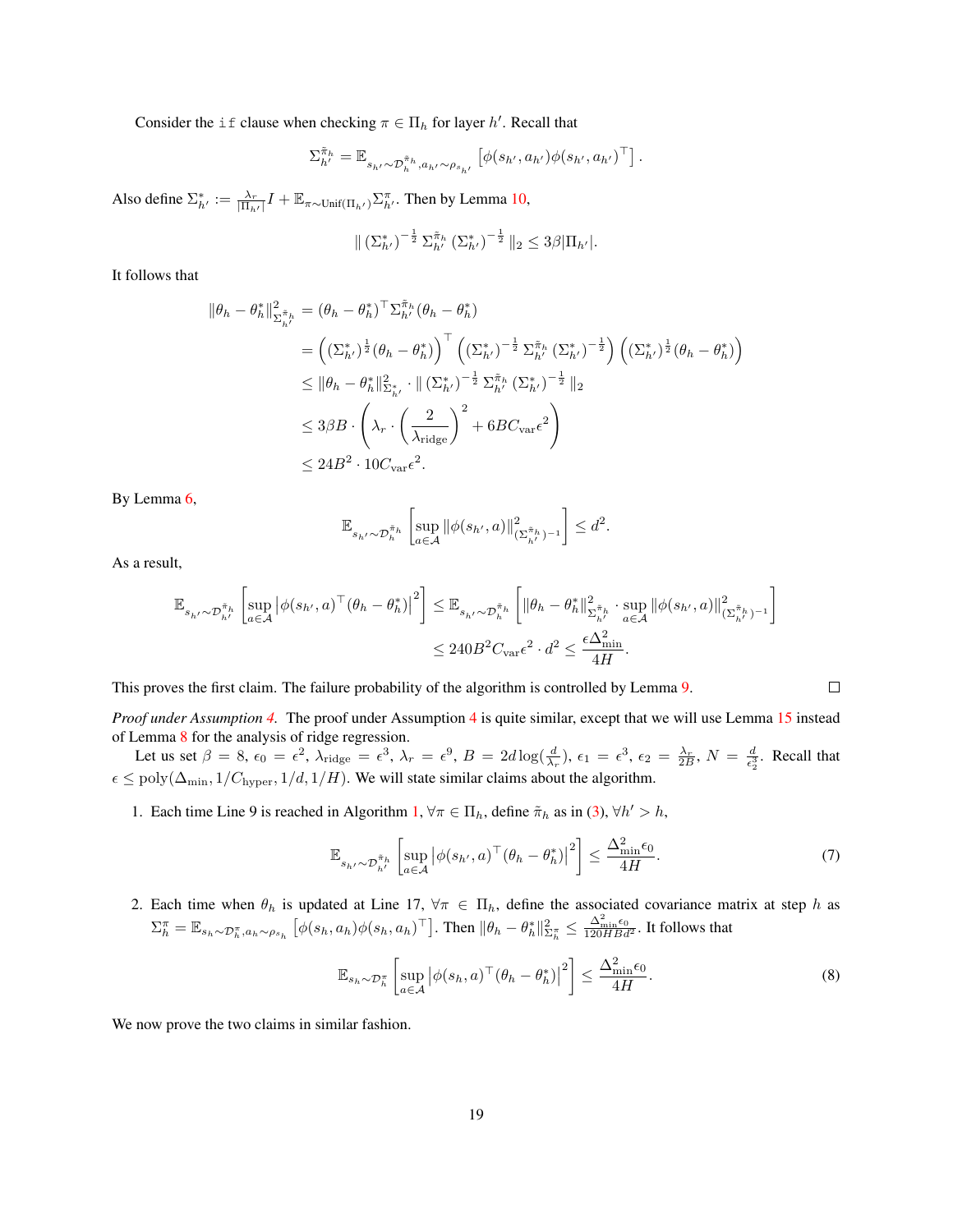**Proof of [\(6\)](#page-16-2).** We first prove the second claim based on the assumption that the first claim holds when Line 9 is reached in the same execution of LearnLevel. By the first claim,  $\forall \pi \in \Pi_h$ , construct  $\tilde{\pi}_h$  as in [\(3\)](#page-10-1), then

<span id="page-19-0"></span>
$$
\Pr_{s_{h'} \sim \mathcal{D}_{h'}^{\pi_h}} \left[ \tilde{\pi}_h(s_{h'}) \neq \pi^*(s_{h'}) \right] \le \epsilon_0 / H. \tag{9}
$$

When  $(s_h, a_h, y)$  is sampled,

$$
\mathbb{E}[y|s_h, a_h] = \mathbb{E}\left[R(s_h, a_h) + V_{h+1}^{\tilde{\pi}_h}(s_{h+1})|s_h, a_h\right]
$$
  
=  $Q^*(s_h, a_h) + \mathbb{E}\left[V_{h+1}^{\tilde{\pi}_h}(s_{h+1}) - V_{h+1}^*(s_{h+1})|s_h, a_h\right],$ 

where the expectation is over trajectories induced by  $\tilde{\pi}_h$ . In other words,  $y_i := \sum_{h' \geq h} r_h^i$  can be written as  $\phi(s_h^i, a_h^i)^\top \theta_h^* +$  $b_i + \xi_i$ , where  $\xi_i$  is mean-zero independent noise with  $|\xi_i| \leq 2$  almost surely, and  $\overline{b_i}$  is defined as

$$
b_i := -\sum_{h' > h} \left( V^*(s_{h'}^i) - Q^*(s_{h'}^i, a_{h'}^i) \right).
$$

Here  $\mathbb{E}[\xi_i] = 0$  because

$$
\mathbb{E}[\xi_i] = \mathbb{E}\left[\sum_{h' \ge h} r_{h'}^i\right] - Q_h^*(s_h^i, a_h^i) - \mathbb{E}[b_i] = Q^{\tilde{\pi}_h}(s_h^i, a_h^i) - Q^*(s_h^i, a_h^i) + \left(Q^*(s_h^i, a_h^i) - Q^{\tilde{\pi}_h}(s_h^i, a_h^i)\right) = 0.
$$

By [\(9\)](#page-19-0),  $Pr[b_i \neq 0] \leq \epsilon_0$ . Thus by Lemma [15,](#page-23-0)

$$
\mathbb{E}_{\pi \sim \text{Unif}(\Pi_h), s_h \sim \mathcal{D}_h^{\pi}, a_h \sim \rho_{s_h}} \left[ \left| \phi(s_h, a_h)^{\top} (\theta_h - \theta_h^*) \right|^2 \right] \le 8 \left( \epsilon_1 + \lambda_{\text{ridge}} \right) + 288 \epsilon_0^{1.5} C_{\text{hyper}}^{2.5} d^{4.5} \left( \frac{2B}{\epsilon} \right)^{0.5} \le 16 \epsilon^3 + 288 \epsilon^{2.5} C_{\text{hyper}}^{2.5} d^{4.5} (2B)^{0.5}.
$$

It follows that  $\forall \pi \in \Pi_h$ ,

$$
\mathbb{E}_{s_h \sim \mathcal{D}_h^{\pi}, a_h \sim \rho_{s_h}} \left[ \left| \phi(s_h, a_h)^\top (\theta_h - \theta_h^*) \right|^2 \right] \leq |\Pi_h| \cdot \left( 16\epsilon^2 + 288\epsilon^{2.5} C_{\text{hyper}}^{2.5} d^{4.5} (2B)^{0.5} \right) \leq \frac{\Delta_{\min}^2 \epsilon_0}{120H B d^2},
$$

where we used the fact  $\epsilon \le \text{poly}(\Delta_{\text{min}}, 1/C_{\text{hyper}}, 1/d, 1/H)$ . Now, by Lemma [6,](#page-8-2)

$$
\mathbb{E}_{s_h \sim \mathcal{D}_h^{\pi}} \left[ \sup_{a \in \mathcal{A}} \left| \phi(s_h, a)^{\top} (\theta_h - \theta_h^*) \right|^2 \right] \leq \mathbb{E}_{s_h \sim \mathcal{D}_h^{\pi}} \left[ \sup_{a \in \mathcal{A}} \left\| \phi(s_h, a) \right\|_{(\Sigma_h^{\pi})^{-1}}^2 \right] \cdot \|\phi_h - \phi_h^*\|_{\Sigma_h^{\pi}}^2 \right] \leq d^2 \cdot \frac{\Delta_{\min}^2 \epsilon_0}{120H B d^2} \leq \frac{\Delta_{\min}^2 \epsilon_0}{4H}.
$$

This proves the second claim.

**Proof of [\(7\)](#page-18-0).** Now, let us prove the first claim, assuming that the second claim holds for the last update of any  $\theta_h$ . Consider Line 9 when checking for  $\pi \in \Pi_h$  for layer h'. Recall that

$$
\Sigma_{h'}^{\tilde{\pi}_h} = \mathbb{E}_{s_{h'} \sim \mathcal{D}_h^{\tilde{\pi}_h}, a_{h'} \sim \rho_{s_{h'}}} \left[ \phi(s_{h'}, a_{h'}) \phi(s_{h'}, a_{h'})^\top \right].
$$

Similar to the proof under Assumption [3,](#page-8-0) we can bound  $\|\theta_h - \theta_h^*\|_{\Sigma_{h'}^{\tilde{\pi}_h}}$  by

$$
\|\theta_h - \theta_h^*\|_{\Sigma_{h'}^{\tilde{\pi}_h}}^2 \le \|\theta_h - \theta_h^*\|_{\Sigma_{h'}^*}^2 \cdot \|\left(\Sigma_{h'}^*\right)^{-\frac{1}{2}} \Sigma_{h'}^{\tilde{\pi}_h} \left(\Sigma_{h'}^*\right)^{-\frac{1}{2}} \|_2
$$
  

$$
\le 3\beta B \cdot \left(\lambda_r \cdot \left(\frac{2}{\lambda_{\text{ridge}}}\right)^2 + \frac{\Delta_{\min}^2 \epsilon_0}{120H B d^2}\right)
$$
  

$$
\le 96B\epsilon^3 + \frac{\Delta_{\min} \epsilon_0}{5H d^2}.
$$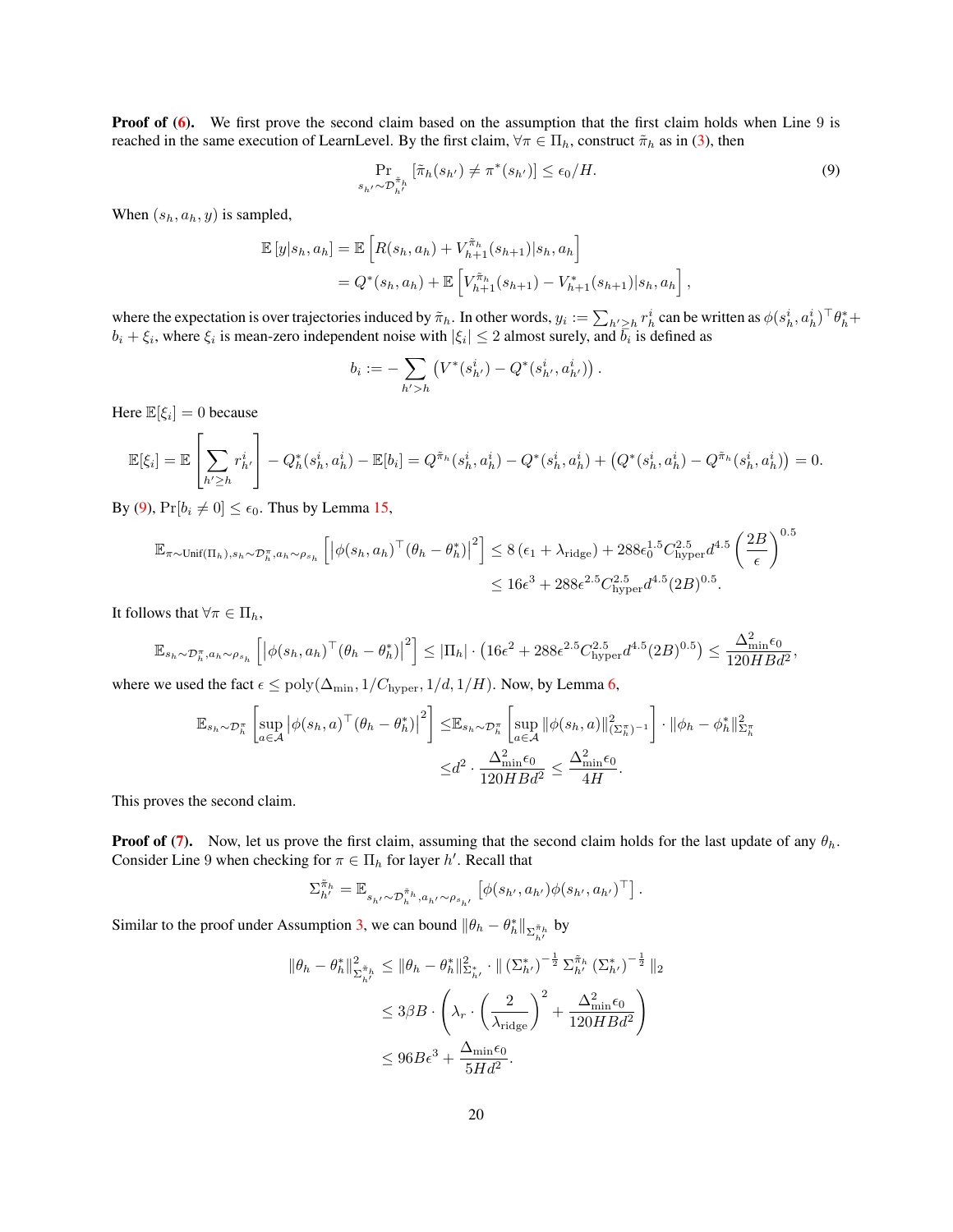$$
\begin{aligned} \text{By Lemma 6,}~\mathbb{E}_{s_{h'} \sim \mathcal{D}^{\tilde{\pi}_h}_{h'}}\left[ \sup_{a \in \mathcal{A}} \|\phi(s_{h'}, a)\|_{(\Sigma_{h'}^{\tilde{\pi}_h})^{-1}}^2 \right] & \leq d^2.~\text{Consequently} \\ & \mathbb{E}_{s_{h'} \sim \mathcal{D}^{\tilde{\pi}_h}_{h'}}\left[ \sup_{a \in \mathcal{A}} \left| \phi(s_{h'}, a)^\top (\theta_h - \theta^*_h) \right|^2 \right] \leq \mathbb{E}_{s_{h'} \sim \mathcal{D}^{\tilde{\pi}_h}_{h}}\left[ \|\theta_h - \theta^*_h\|_{\Sigma_{h'}^{\tilde{\pi}_h}}^2 \cdot \sup_{a \in \mathcal{A}} \|\phi(s_{h'}, a)\|_{(\Sigma_{h'}^{\tilde{\pi}_h})^{-1}}^2 \right] \\ & \leq 96B\epsilon^3d^2 + \frac{\Delta_{\min}\epsilon_0}{5H} \leq \frac{\Delta_{\min}\epsilon_0}{4H}. \end{aligned}
$$

In the last inequality we used  $\epsilon_0 = \epsilon^2$  and  $\epsilon \leq poly(\Delta_{\min}, 1/d, 1/H)$ . This proves [\(7\)](#page-18-0). Finally the failure probability is controlled in Lemma [9.](#page-20-0)  $\Box$ 

1

<span id="page-20-2"></span>**Lemma 7** (Covariance concentration [\[Tropp,](#page-13-17) [2015\]](#page-13-17)). Suppose  $M_1, \dots, M_N \in \mathbb{R}^{d \times d}$  are i.i.d. random matri*ces drawn from a distribution* D *over positive semi-definite matrices.* If  $||M_t||_F \leq 1$  *almost surely and*  $N =$  $\Omega\left(\frac{d\log(d/\delta)}{\epsilon^2}\right)$  $\left(\frac{g(d/\delta)}{\epsilon^2}\right)$ , then with probability  $1-\delta$ ,

$$
\left\| \frac{1}{N} \sum_{i=1}^{N} M_t - \mathbb{E}_{M \sim \mathcal{D}}[M] \right\|_2 \le \epsilon.
$$

<span id="page-20-1"></span>**Lemma 8** (Risk bound for ridge regression, Lemma A.2 [Du et al.](#page-12-0) [\[2019c\]](#page-12-0)). *Suppose that*  $(x_1, y_1)$ ,  $\cdots$ ,  $(x_N, y_N)$  *are i.i.d. data drawn from* D *with*

$$
y_i = \theta^\top x_i + b_i + \xi_i,
$$

 $where$   $\mathbb{E}_{(x_i,y_i)\sim\mathcal{D}}[b_i^2] \leq \eta$ ,  $|\xi_i|\leq 2n$  almost surely and  $\mathbb{E}[\xi_i]=0$ . Let the ridge regression estimator be

$$
\hat{\theta} = \left(\sum_{i=1}^{N} x_i x_i^{\top} + N\lambda_{\text{ridge}} \cdot I\right)^{-1} \cdot \sum_{i=1}^{N} x_i y_i.
$$

If  $N = \Omega\left(\frac{d}{\epsilon_N^2}\log(\frac{d}{\delta})\right)$ , then with probability at least  $1-\delta$ ,

$$
\mathbb{E}_{x \sim \mathcal{D}}\left[\left((\hat{\theta} - \theta)^{\top} x\right)^2\right] \le 4\left(\eta + \epsilon_N + \lambda_{\text{ridge}}\right).
$$

<span id="page-20-0"></span>Lemma 9 (Failure probability). *Define the following events regarding the execution of Algorithm [1.](#page-9-1)*

*1.*  $\Omega_1$ *: Each time*  $\Sigma_h$  *is updated,* 

<span id="page-20-3"></span>
$$
\left\| \Sigma_h - \mathbb{E}_{\pi \sim \text{Unif}(\Pi_h), s_h \sim \mathcal{D}_h^{\pi}, a_h \sim \rho_{s_h}} \left[ \phi(s_h, a_h) \phi(s_h, a_h)^\top \right] \right\|_2 \le \epsilon_2.
$$
\n(10)

*2.*  $\Omega_2$ *: Each time*  $\theta_h$  *is updated,* 

<span id="page-20-4"></span>
$$
\mathbb{E}_{\pi \sim \text{Unif}(\Pi_h), s \sim \mathcal{D}_h^{\pi}, a \sim \rho_s} \left[ \left( (\theta_h - \theta_h^*)^{\top} \phi(s, a) \right)^2 \right] \le 4 \left( \eta + \epsilon_1 + \lambda_{\text{ridge}} \right),\tag{11}
$$

*where* η *is defined as in Lemma [8.](#page-20-1)*

*3.*  $\Omega_3$ *: Each time*  $\theta_h$  *is updated,* 

<span id="page-20-5"></span>
$$
\mathbb{E}_{\pi \sim \text{Unif}(\Pi_h), s \sim \mathcal{D}_h^{\pi}, a \sim \rho_s} \left[ \left( (\theta_h - \theta_h^*)^\top \phi(s, a) \right)^2 \right] \le 288 \eta^{1.5} C^{2.5} d^{4.5} \left( \frac{2B}{\epsilon} \right)^{0.5},\tag{12}
$$

*where* η *and* C *are defined as in Lemma [15.](#page-23-0)*

*Then under Assumption [3,](#page-8-0)*  $Pr[\Omega_1 \cap \Omega_2] \ge 1 - \epsilon$ . Alternatively, under Assumption [4,](#page-8-1)  $Pr[\Omega_1 \cap \Omega_3] \ge 1 - \epsilon$ .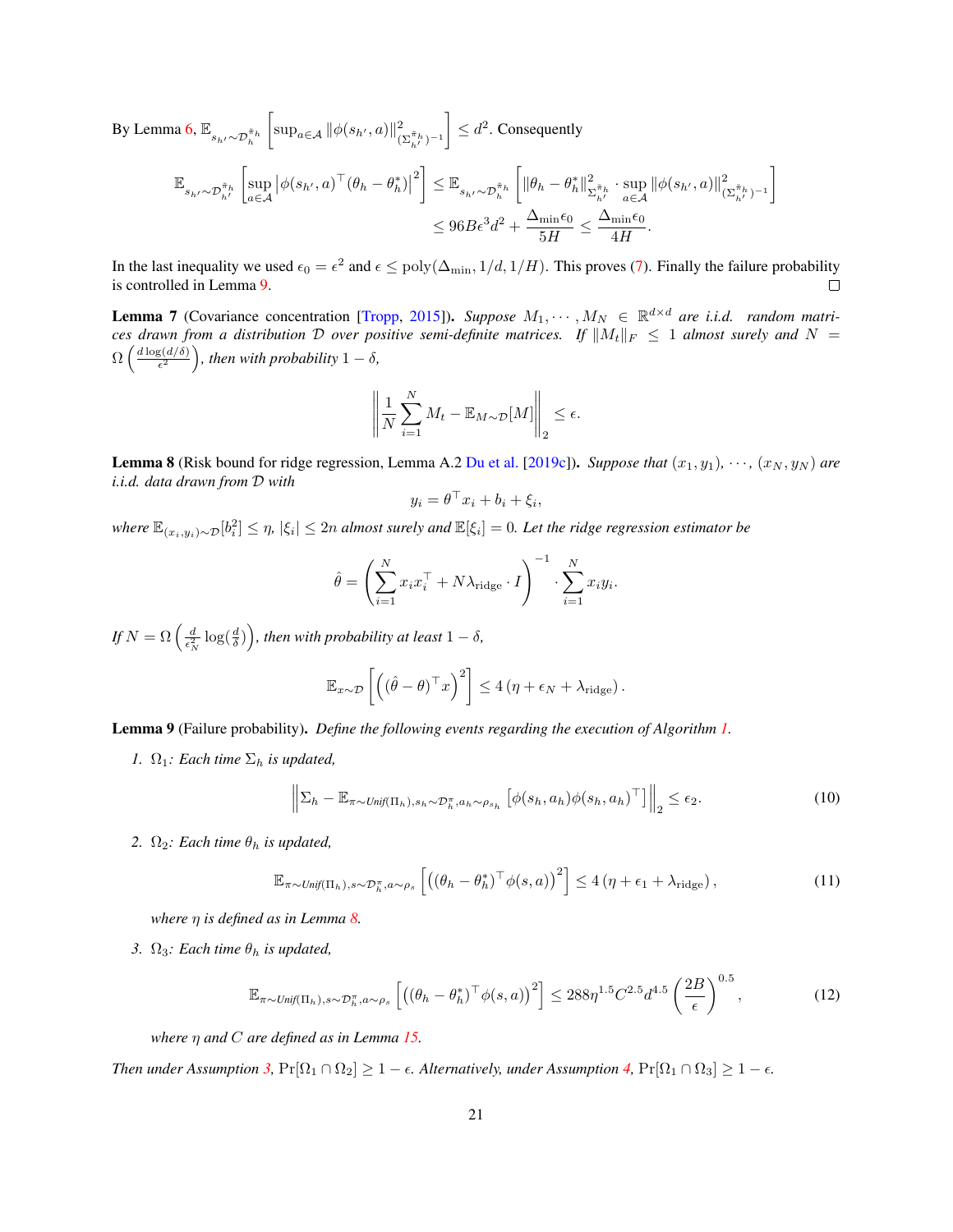*Proof.* Note that  $N \geq \frac{d \log(1/\epsilon_2)}{\epsilon_2^2}$  where  $\epsilon_2 \leq \frac{\epsilon^6}{d}$  $\frac{d^2}{dt}$ . Therefore, by Lemma [7,](#page-20-2) each time  $\Sigma_h$  is updated, [\(10\)](#page-20-3) holds with probability at least  $1 - \epsilon^2$ .

As for [\(11\)](#page-20-4), note that  $N \ge \frac{d \log(1/\epsilon_2)}{\epsilon_2^2} \gg \frac{d}{\epsilon_1^2} \cdot \log(\frac{d}{\epsilon^2})$ . Thus by Lemma [8,](#page-20-1) each time  $\theta_h$  is updated, (11) holds with probability at least  $1 - \epsilon^2$ .

Similarly, for [\(12\)](#page-20-5), under the choice of parameters under Assumption [4,](#page-8-1)  $N \ge \frac{d}{\epsilon_2^3} \gg \left(\frac{d}{\epsilon_2^2} + \frac{1}{\eta}\right) \ln \frac{2dB}{\epsilon} + \frac{2B}{\epsilon}$ . Thus by Lemma [15,](#page-23-0) the probability that [\(12\)](#page-20-5) is violated each step is at most  $\epsilon/2B$ .

Note that when the algorithm terminates, the  $\Sigma_h$  and  $\theta_h$  are updated at most  $|\Pi_h|$  times. Also note that, if during the first B updates, neither [\(10\)](#page-20-3) nor [\(11\)](#page-20-4) are violated, by Lemma [11](#page-21-0) it follows that  $|\Pi_h| \leq B$  when the algorithm terminates. In other words,

$$
\Pr[\Omega_1 \cup \Omega_2] \ge 1 - B \cdot 2\epsilon^2 \ge 1 - \epsilon.
$$

Similarly, under Assumption [4,](#page-8-1)

$$
\Pr[\Omega_1 \cup \Omega_3] \ge 1 - B \cdot \epsilon^2 - B \cdot \frac{\epsilon}{2B} \ge 1 - \epsilon.
$$

.

<span id="page-21-1"></span>**Lemma 10** (Distribution shift error checking). Assume that  $\epsilon_2 < \min\{\frac{1}{2}\beta\lambda_r, \frac{\lambda_r}{2B}\}\$ . Consider the if clause when *checking for*  $\pi_h \in \Pi_h$ , *i.e. when computing*  $\|\Sigma_{h'}^{-\frac{1}{2}}\hat{\Sigma}_{h'}\Sigma_{h'}^{-\frac{1}{2}}\|_2$ *. Define* 

$$
M_1 := \frac{\lambda_r}{N|\Pi_{h'}|} I + \mathbb{E}_{\pi \sim \text{Unif}(\Pi_{h'}), s_{h'} \sim \mathcal{D}_{h'}^{\pi}, a_{h'} \sim \rho_{s_{h'}}} \left[ \phi(s_{h'}, a_{h'}) \phi(s_{h'}, a_{h'})^{\top} \right],
$$

*and*

$$
M_2 := \mathbb{E}_{s_{h'} \sim \mathcal{D}_{h'}^{\tilde{\pi}_h}, a_{h'} \sim \rho_{s_{h'}}} \left[ \phi(s_{h'}, a_{h'}) \phi(s_{h'}, a_{h'})^{\top} \right]
$$

*Then under the event*  $\Omega$  *defined in Lemma [9,](#page-20-0) when*  $\|\Sigma_{h'}^{-\frac{1}{2}}\hat{\Sigma}_{h'}\Sigma_{h'}^{-\frac{1}{2}}\|_2 \leq \beta|\Pi_{h'}|$ ,

$$
||M_1^{-1/2}M_2M_1^{-1/2}||_2 \leq 3\beta |\Pi_{h'}|.
$$

*When*  $\|\Sigma_{h'}^{-\frac{1}{2}}\hat{\Sigma}_{h'}\Sigma_{h'}^{-\frac{1}{2}}\|_2 \geq \beta|\Pi_{h'}|$ ,

$$
||M_1^{-1/2}M_2M_1^{-1/2}||_2 \ge \frac{1}{4}\beta |\Pi_{h'}|.
$$

*Proof.* By Lemma [7,](#page-20-2)

$$
||M_1 - \Sigma_{h'}||_2 \le \epsilon_2 \le \frac{\lambda_r}{2B} \le \frac{1}{2}\lambda_{\min}(\Sigma_{h'}).
$$

Thus  $\frac{1}{2}\Sigma_{h'} \preccurlyeq M_1 \preccurlyeq 2\Sigma_{h'}$ . Also by Lemma [7,](#page-20-2)  $||M_2 - \hat{\Sigma}_{h'}||_2 \le \epsilon_2$ . Therefore, if  $||\Sigma_{h'}^{-\frac{1}{2}}\hat{\Sigma}_{h'}\Sigma_{h'}^{-\frac{1}{2}}||_2 \ge \beta |\Pi_{h'}|$ ,

$$
\begin{aligned} \|M_1^{-1/2}M_2M_1^{-1/2}\|_2&\geq \frac{1}{2}\|\Sigma_{h'}^{-1/2}M_2\Sigma_{h'}^{-1/2}\|_2\geq \frac{1}{2}\|\Sigma_{h'}^{-1/2}\hat{\Sigma}_{h'}\Sigma_{h'}^{-1/2}\|_2-\frac{1}{2}\epsilon_2\|\Sigma_{h'}^{-1}\|_2\\ &\geq \frac{1}{2}\beta|\Pi_{h'}|-\frac{1}{2}\epsilon_2\cdot\frac{|\Pi_{h'}|}{\lambda_r}\geq \frac{1}{4}\beta|\Pi_{h'}|.\end{aligned}
$$

Similarly, when  $\|\Sigma_{h'}^{-\frac{1}{2}}\hat{\Sigma}_{h'}\Sigma_{h'}^{-\frac{1}{2}}\|_2 \leq \beta |\Pi_{h'}|$ ,

$$
||M_1^{-1/2}M_2M_1^{-1/2}||_2 \le 2||\Sigma_{h'}^{-1/2}M_2\Sigma_{h'}^{-1/2}||_2 \le 2||\Sigma_{h'}^{-1/2}\hat{\Sigma}_{h'}\Sigma_{h'}^{-1/2}||_2 + 2\epsilon_2||\Sigma_{h'}^{-1}||_2
$$
  

$$
\le 2\beta|\Pi_{h'}| + 2\epsilon_2 \cdot \frac{|\Pi_{h'}|}{\lambda_r} \le 3\beta|\Pi_{h'}|.
$$

 $\Box$ 

<span id="page-21-0"></span>**Lemma 11** (Lemma A.6 in [Du et al.](#page-12-0) [\[2019c\]](#page-12-0)). *Under the event*  $\Omega_1$  *defined in Lemma*  $9|\Pi_h| \leq B$  $9|\Pi_h| \leq B$  *for all*  $h \in [H]$ *.*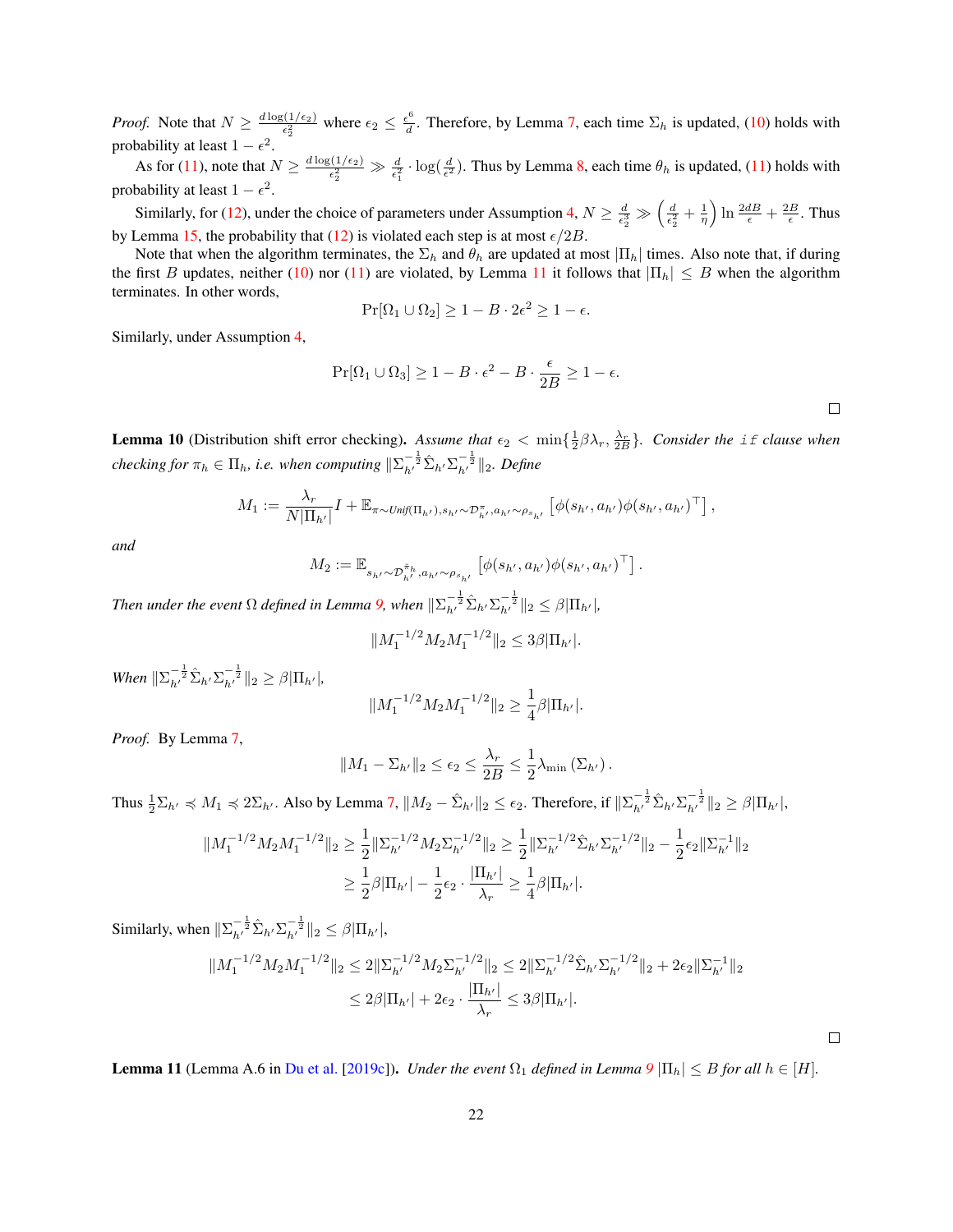### E Analysis of Ridge Regression under Hypercontractivity

Recall that a distribution  $D$  is  $(C, 4)$ -hypercontractive if  $\forall v$ ,

$$
\mathbb{E}_{x \sim \mathcal{D}}[(x^\top v)^4] \leq C \cdot (\mathbb{E}_{x \sim \mathcal{D}}[(x^\top v)^2])^2.
$$

In this section we prove an strengthened version of Lemma [8](#page-20-1) for hypercontractive distributions (Lemma [15\)](#page-23-0), which may be of independent interest.

<span id="page-22-0"></span>**Lemma 12.** Let x be a d-dimensional r.v. If the distribution of x is  $(C, 4)$ -hypercontractive and isotropic (i.e.  $\mathbb{E}[xx^{\top}] = I$ , then

$$
\Pr[\|x\|_2 > t] \le \frac{Cd^2}{t^4}.
$$

*Proof.* Consider a Gaussian random vector  $v \sim N(0, I)$ . Then

$$
\mathbb{E}_v[(x^\top v)^4] = ||x||^4 \cdot \mathbb{E}_{\xi \sim N(0,1)} \xi^4 = 3||x||^4.
$$

Therefore

$$
\mathbb{E}_x[\|x\|^4] = \frac{1}{3} \mathbb{E}_{x,v}[(x^\top v)^4] \le \frac{C}{3} \mathbb{E}_v \left(\mathbb{E}_x (x^\top v)^2\right)^2
$$
  

$$
\le \frac{C}{3} \mathbb{E}_v \|v\|^4 = \frac{C \cdot (d^2 + 2d)}{3} \le d^2 C.
$$

The claim then follows from Markov's inequality.

<span id="page-22-1"></span>**Lemma 13.** If the  $x_1, \dots, x_n$  are i.i.d. samples from a  $(C, 4)$ -hypercontractive distribution. Let  $\sigma(\cdot)$  denote the *decreasing order of*  $||x_i||_2$ *. Then with probability*  $1 - \delta$ *,* 

$$
\sum_{k=1}^{m} ||x_{\sigma(k)}||_2 = 3\delta^{-1/4} n^{1/4} m^{3/4} C^{1/4} d^{1/2}.
$$

*Proof.* Fix  $k \in [m]$ . Set  $t = \alpha \left(\frac{Cd^2n}{k}\right)^{1/4}$ . By Lemma [12,](#page-22-0)

$$
\Pr[\|x_{\sigma(k)}\|_2 > t] \le \binom{n}{k} \Pr[\|x\| > t]^k \le \binom{n}{k} \cdot \left(\frac{Cd^2}{t^4}\right)^k
$$

$$
\le \frac{n^k}{k!} \cdot \frac{k^k}{\alpha^{4k}n^k} \le \left(\frac{e}{\alpha^4}\right)^k.
$$

Choosing  $\alpha = \left(\frac{2e}{\delta}\right)^{1/4}$  gives  $Pr[\|x_{\sigma(k)}\|_2 > t] \le (\delta/2)^k$ . By a union bound, with probability  $1 - \delta$ ,

$$
\sum_{i=1}^{m} \|x_{\sigma(i)}\|_2 \le \sum_{k=1}^{m} (2e/\delta)^{1/4} \left(\frac{Cd^2n}{k}\right)^{1/4} \le 3\delta^{-1/4} n^{1/4} m^{3/4} C^{1/4} d^{1/2}.
$$

**Lemma 14** (Lemma 3.4 [Bakshi and Prasad](#page-11-6) [\[2020\]](#page-11-6)). *If*  $D$  *is*  $(C, 4)$ *-hypercontractive and*  $x_1, \dots, x_n$  *are i.i.d. samples drawn from*  $\mathcal{D}$ *. Let*  $\Sigma := \mathbb{E}_{x \sim \mathcal{D}}[xx^\top]$ *. With probability*  $1 - \delta$ *,* 

$$
\left(1 - \frac{Cd^2}{\sqrt{n\delta}}\right)\Sigma \preccurlyeq \frac{1}{n}\sum_{i=1}^n x_i x_i^\top \preccurlyeq \left(1 + \frac{Cd^2}{\sqrt{n\delta}}\right)\Sigma.
$$

 $\Box$ 

 $\Box$